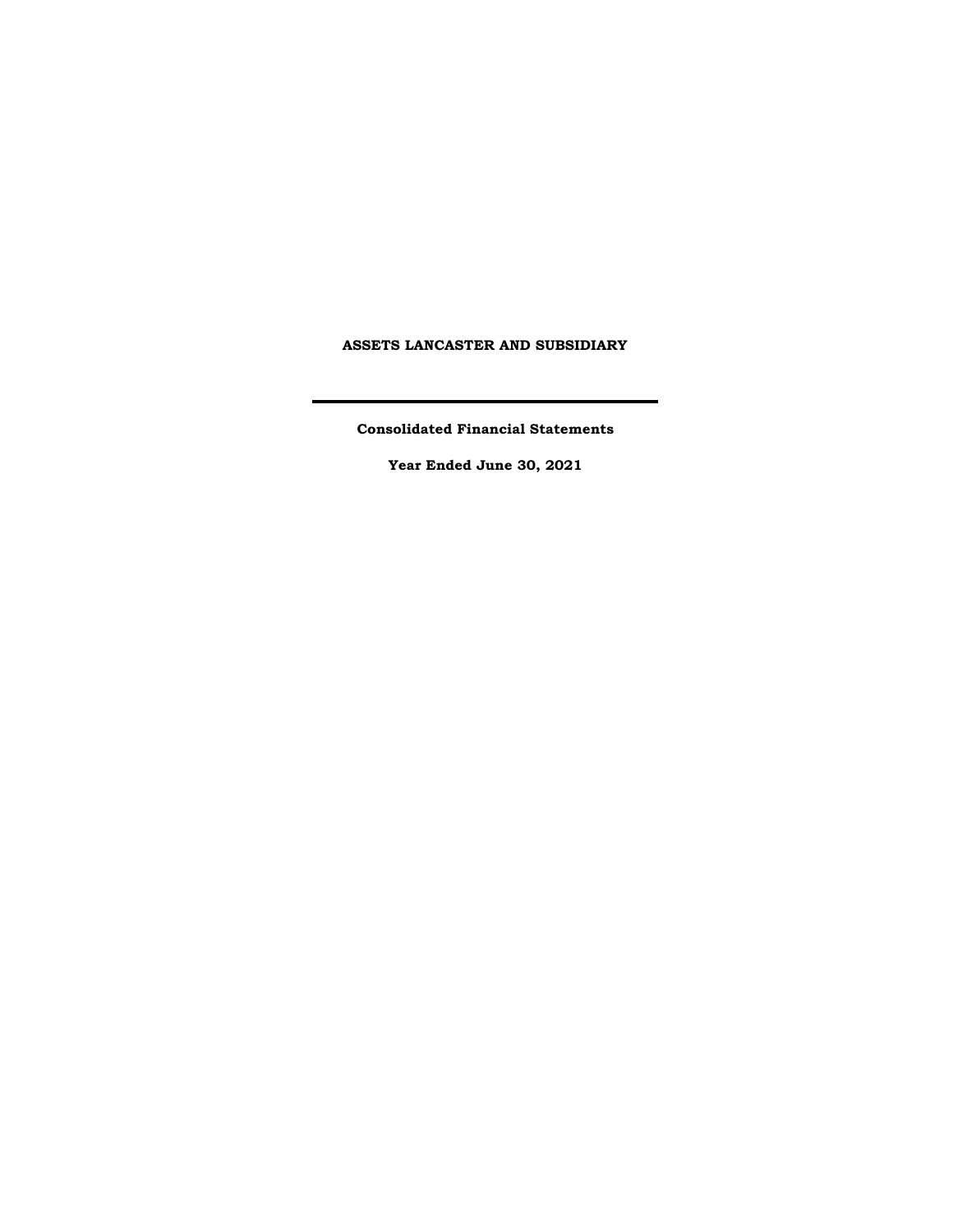# ASSETS LANCASTER AND SUBSIDIARY CONSOLIDATED FINANCIAL STATEMENTS YEAR ENDED JUNE 30, 2021

# TABLE OF CONTENTS

| Independent Auditors' Report                   |               |
|------------------------------------------------|---------------|
| Consolidated Statements of Financial Position  | Pages 4-5     |
| Consolidated Statements of Activities          | Pages 6-7     |
| Consolidated Statements of Functional Expenses | Page 8-9      |
| Consolidated Statements of Cash Flows          | Page 10       |
| Notes to Consolidated Financial Statements     | Pages $11-21$ |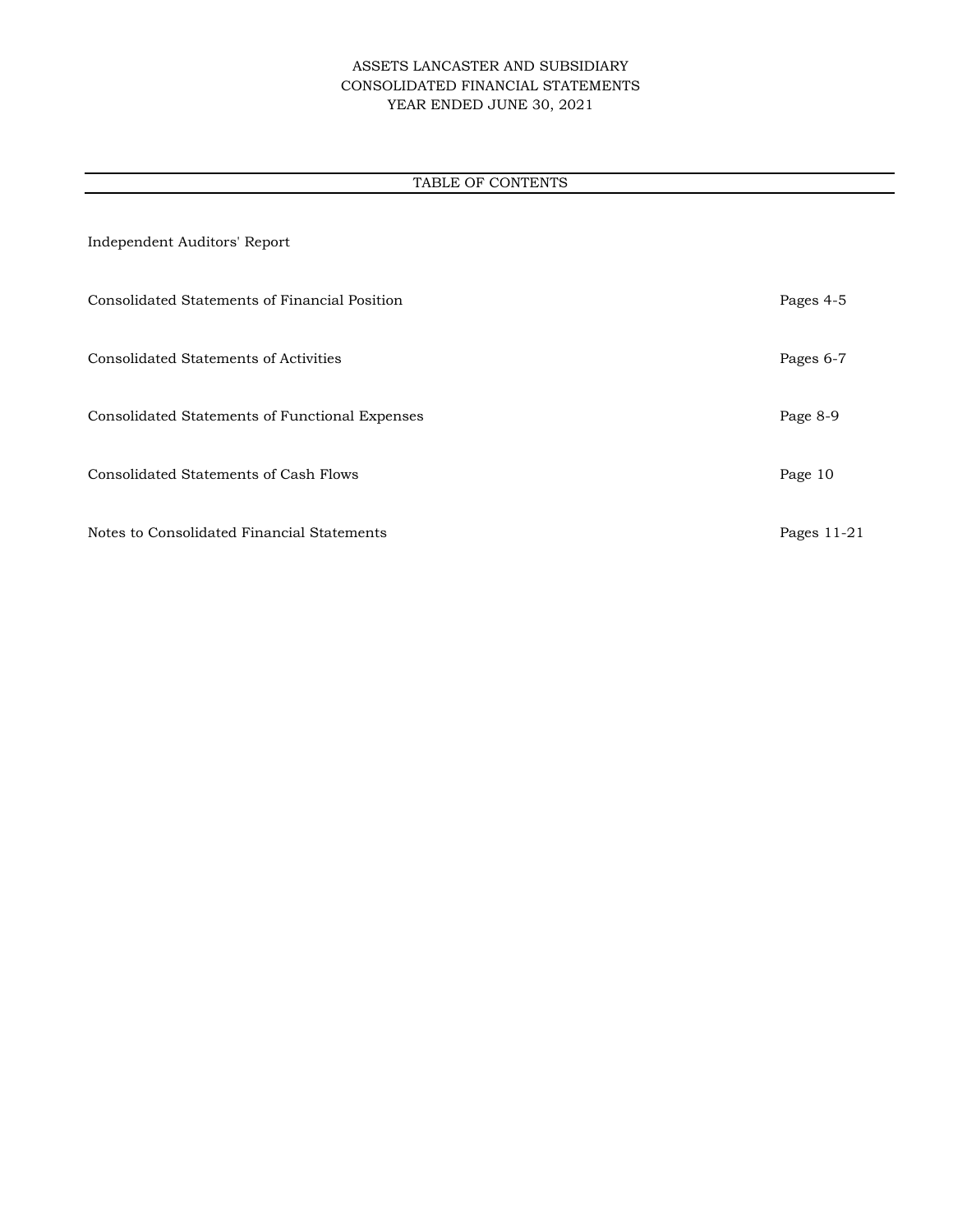**BERTZ, HESS & CO., LLP** CERTIFIED PUBLIC ACCOUNTANTS BUSINESS AND FINANCIAL CONSULTANTS

36 EAST KING STREET LANCASTER, PA 17602-2896

(717) 393-0767 FAX: (717) 293-8560 800-522-9967 www.bertzhess.com



# INDEPENDENT AUDITORS' REPORT

To the Board of Directors

ASSETS Lancaster

Lancaster, Pennsylvania

We have audited the accompanying consolidated financial statements of ASSETS Lancaster (a nonprofit organization) and subsidiary (collectively, "the Organization"), which comprise the consolidated statements of financial position as of June 30, 2021 and 2020, and the related consolidated statements of activities, functional expenses and cash flows for the years then ended, and the related notes to the consolidated financial statements.

## **Management's Responsibility for the Financial Statements**

Management is responsible for the preparation and fair presentation of these consolidated financial statements in accordance with accounting principles generally accepted in the United States of America; this includes the design, implementation and maintenance of internal control relevant to the preparation and fair presentation of consolidated financial statements that are free from material misstatement, whether due to fraud or error.

## **Auditors' Responsibility**

Our responsibility is to express an opinion on these consolidated financial statements based on our audits. We conducted our audits in accordance with auditing standards generally accepted in the United States of America. Those standards require that we plan and perform the audit to obtain reasonable assurance about whether the consolidated financial statements are free from material misstatement.

An audit involves performing procedures to obtain audit evidence about the amounts and disclosures in the consolidated financial statements. The procedures selected depend on the auditor's judgment, including the assessment of the risks of material misstatement of the consolidated financial statements, whether due to fraud or error. In making those risk assessments, the auditor considers internal control relevant to the entity's preparation and fair presentation of the consolidated financial statements in order to design audit procedures that are appropriate in the circumstances, but not for the purpose of expressing an opinion on the effectiveness of the entity's internal control. Accordingly, we express no such opinion. An audit also includes evaluating the appropriateness of accounting policies used and the reasonableness of significant accounting estimates made by management, as well as evaluating the overall presentation of the consolidated financial statements.

We believe that the audit evidence we have obtained is sufficient and appropriate to provide a basis for our audit opinion.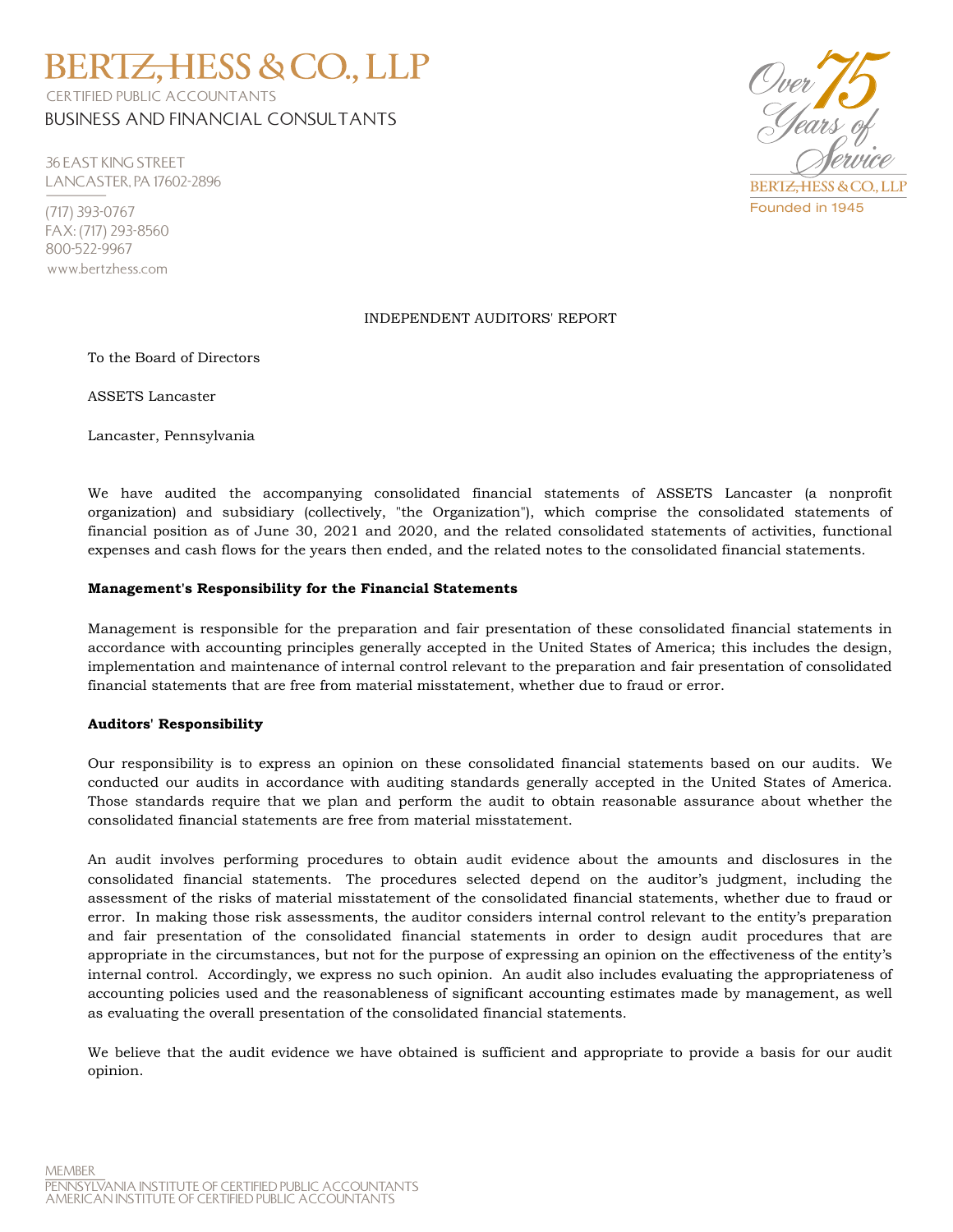To the Board of Directors ASSETS Lancaster Lancaster, Pennsylvania

## **Opinion**

In our opinion, the consolidated financial statements referred to above present fairly, in all material respects, the financial position of ASSETS Lancaster and subsidiary as of June 30, 2021 and 2020, and the changes in their net assets and their cash flows for the years then ended in accordance with accounting principles generally accepted in the United States of America.

## **Adoption of New Accounting Standards**

As discussed in Note 2, the Organization adopted the new accounting guidance required by the Financial Accounting Standards Board's Accounting Standards Update 2014-09, Revenue from Contracts with Customers (Topic 606): Identifying Performance Obligations and Licensing, which creates a single framework for recognizing revenue from contracts with customers that fall within its scope and revises when it is appropriate to recognize a gain (loss) from the transfer of nonfinancial assets. Our opinion is not modified with respect to this matter.

*Bertz, Hess & Co., LLP*

BERTZ, HESS & CO., LLP Lancaster, Pennsylvania February 17, 2022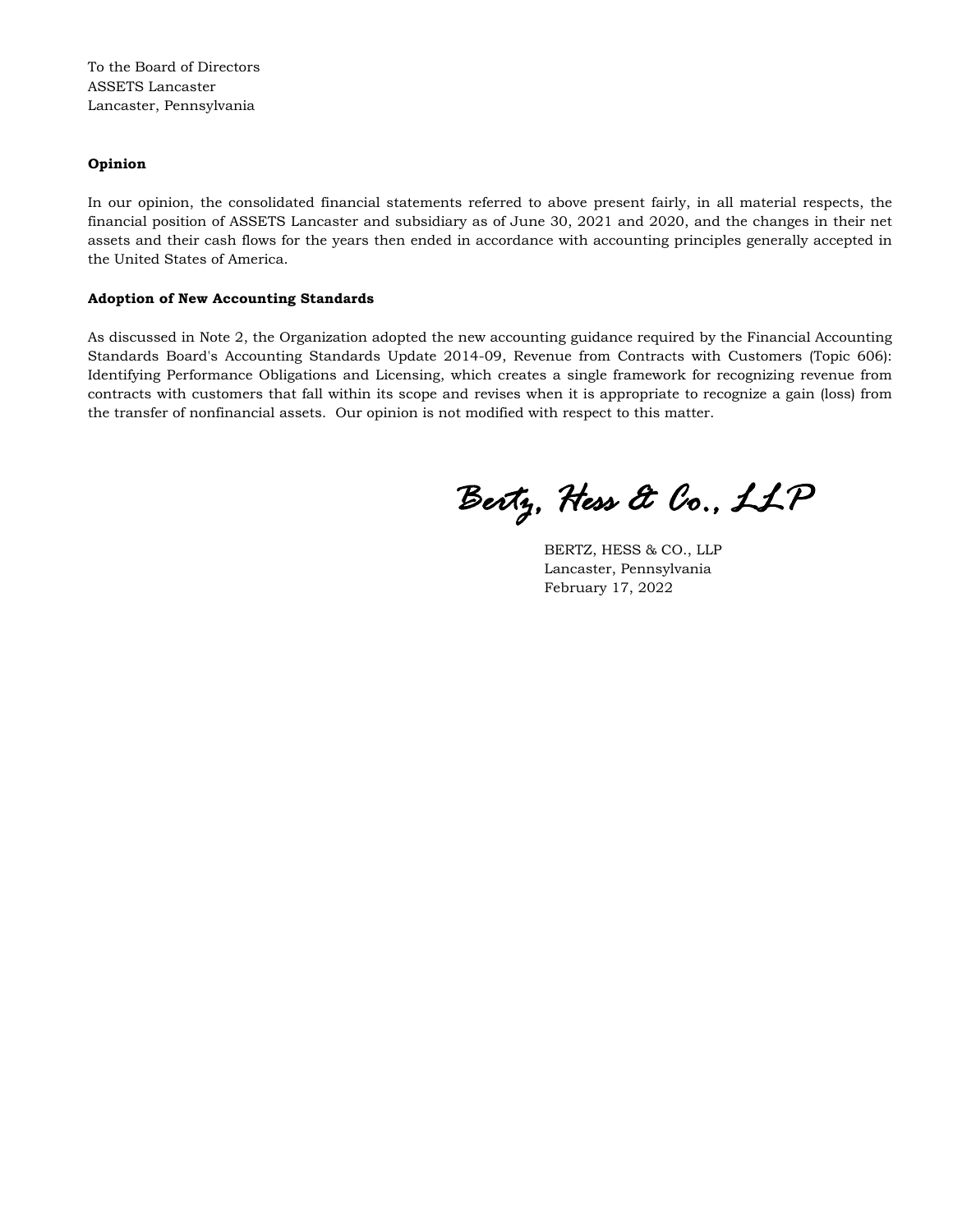# ASSETS LANCASTER AND SUBSIDIARY CONSOLIDATED STATEMENTS OF FINANCIAL POSITION JUNE 30, 2021 AND 2020

| <b>ASSETS</b>                                                       | 2021 |              | 2020            |
|---------------------------------------------------------------------|------|--------------|-----------------|
|                                                                     |      |              |                 |
| <b>CURRENT ASSETS</b>                                               |      |              |                 |
| Cash                                                                | \$   | 1,083,365 \$ | 657,116         |
| Contract receivables                                                |      | 42,235       | 39,419          |
| Notes receivable, microloans (net of allowance for uncollectible    |      |              |                 |
| accounts of $$4,096$ and $$17,423$ for 2021 and 2020, respectively) |      | 53,077       | 127,243         |
| Grants receivable                                                   |      | 200,000      | 37,500          |
| Interest receivable                                                 |      |              | 250             |
| Unconditional promises to give                                      |      | 500          | 15,500          |
| Prepaid expenses                                                    |      | 1,705        | 5,148           |
|                                                                     |      |              |                 |
| <b>Total Current Assets</b>                                         |      | 1,380,882    | 882,176         |
|                                                                     |      |              |                 |
| PROPERTY AND EQUIPMENT, At Cost                                     |      |              |                 |
| Office furniture                                                    |      | 31,606       | 31,606          |
| Computer equipment                                                  |      | 54,216       | 39,236          |
| Vehicles                                                            |      | 125,706      |                 |
| Less accumulated depreciation                                       |      | (74, 392)    | (48, 011)       |
|                                                                     |      |              |                 |
| Net Property and Equipment                                          |      | 137,136      | 22,831          |
|                                                                     |      |              |                 |
| <b>OTHER ASSETS</b>                                                 |      |              |                 |
| Loan capital participation receivable                               |      | 200,000      | 200,000         |
| Notes receivable, microloans, long-term                             |      | 37,052       | 132,170         |
| <b>Total Other Assets</b>                                           |      | 237,052      | 332,170         |
|                                                                     |      |              |                 |
|                                                                     |      |              |                 |
| <b>TOTAL ASSETS</b>                                                 | \$   | 1,755,070    | \$<br>1,237,177 |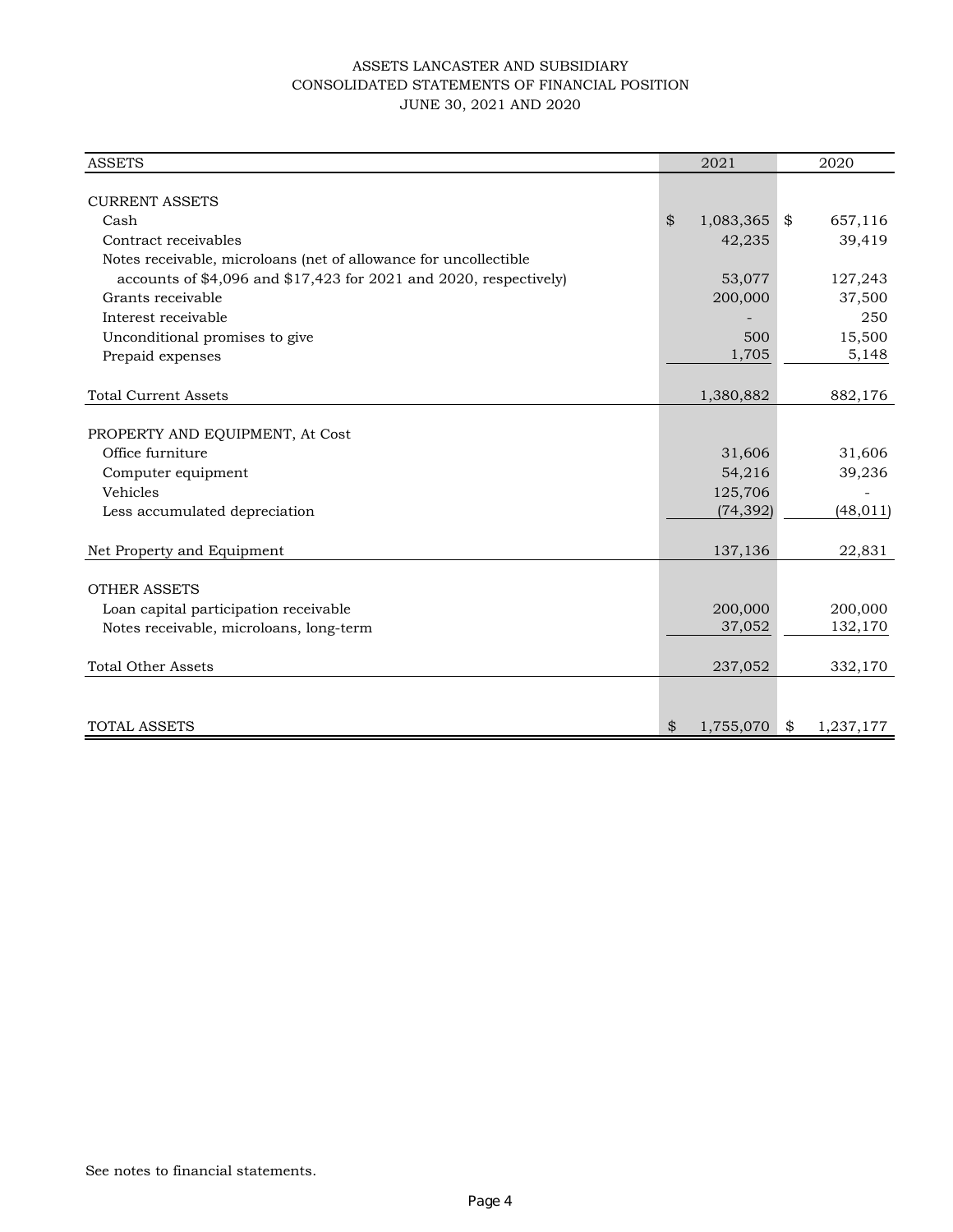| LIABILITIES AND NET ASSETS       | 2021            | 2020            |
|----------------------------------|-----------------|-----------------|
|                                  |                 |                 |
| <b>CURRENT LIABILITIES</b>       |                 |                 |
| Notes payable                    | \$<br>209,233   | \$<br>199,674   |
| Accounts payable                 | 92,204          | 19,140          |
| Escrow payable                   | 2,997           | 4,640           |
| Accrued payroll                  | 52,470          | 63,366          |
| Compensated absences             | 24,901          | 26,375          |
| <b>Total Current Liabilities</b> | 381,805         | 313,195         |
|                                  |                 |                 |
| LONG TERM LIABILITIES            |                 |                 |
| Notes payable                    | 288,860         | 301,220         |
|                                  |                 |                 |
| TOTAL LIABILITIES                | 670,665         | 614,415         |
| NET ASSETS                       |                 |                 |
| Without donor restrictions       | 408,927         | 114,804         |
| With donor restrictions          | 675,478         | 507,958         |
|                                  |                 |                 |
| TOTAL NET ASSETS                 | 1,084,405       | 622,762         |
|                                  |                 |                 |
|                                  |                 |                 |
|                                  |                 |                 |
|                                  |                 |                 |
|                                  |                 |                 |
|                                  |                 |                 |
|                                  |                 |                 |
| TOTAL LIABILITIES AND NET ASSETS | \$<br>1,755,070 | 1,237,177<br>\$ |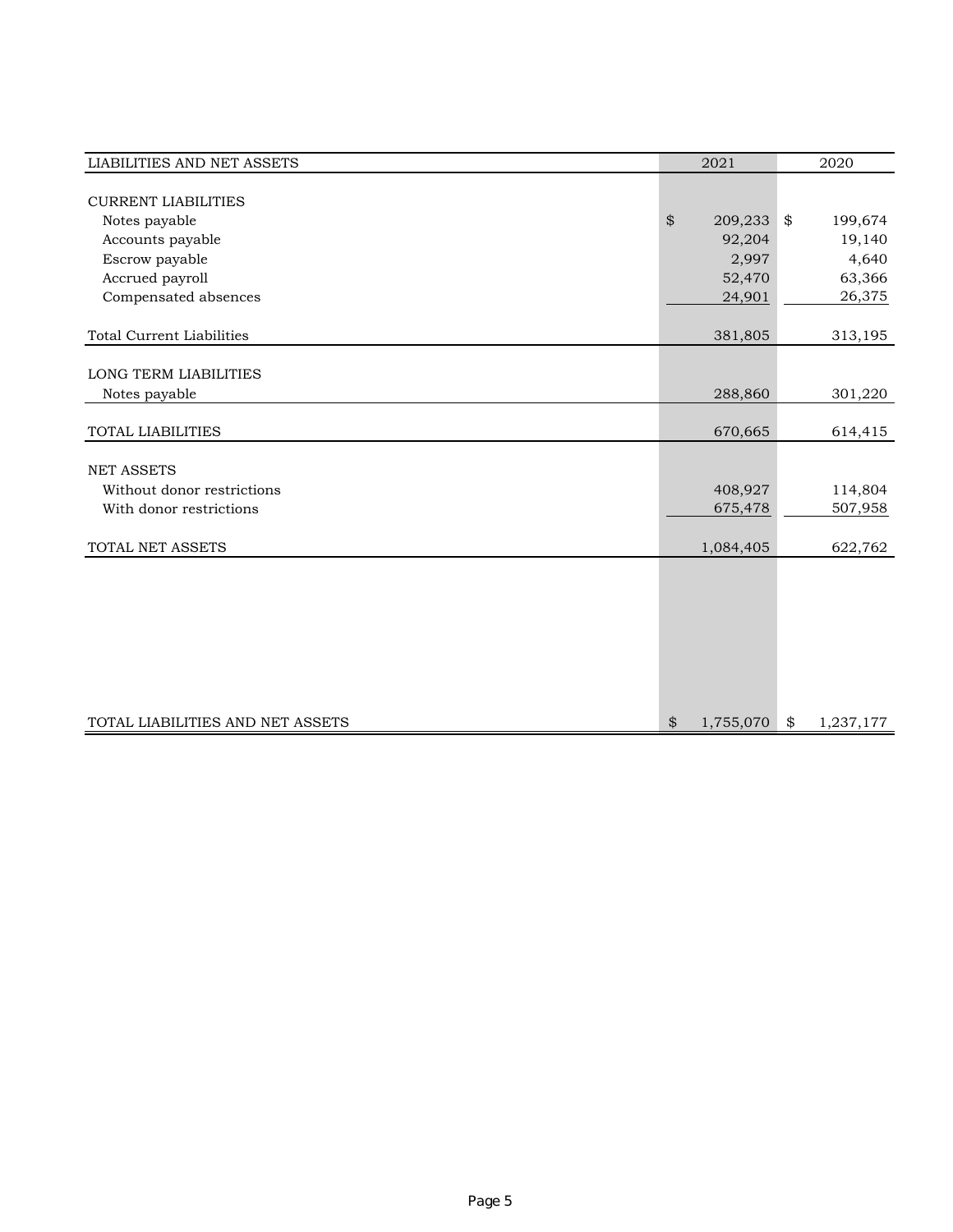# ASSETS LANCASTER AND SUBSIDIARY CONSOLIDATED STATEMENTS OF ACTIVITIES FOR THE YEAR ENDED JUNE 30, 2021

|                                       | Without Donor |    | With Donor   |    | 2021      |
|---------------------------------------|---------------|----|--------------|----|-----------|
|                                       | Restrictions  |    | Restrictions |    | Totals    |
|                                       |               |    |              |    |           |
| PUBLIC SUPPORT AND OTHER INCOME       |               |    |              |    |           |
| Government Grants                     |               |    |              |    |           |
| State and local grants                | \$<br>159,300 | \$ |              | \$ | 159,300   |
| Federal grants                        | 241,682       |    | 200,000      |    | 441,682   |
| Contributions and Other Grants        |               |    |              |    |           |
| Foundation grants                     | 364,700       |    |              |    | 364,700   |
| Corporate contributions               | 125,593       |    |              |    | 125,593   |
| Individual contributions              | 134,675       |    |              |    | 134,675   |
| Other Income                          |               |    |              |    |           |
| Program income                        | 1,267,610     |    |              |    | 1,267,610 |
| Interest income                       | 16,853        |    |              |    | 16,853    |
| Miscellaneous income                  | 270,166       |    |              |    | 270,166   |
| Total Public Support and Other Income | 2,580,579     |    | 200,000      |    | 2,780,579 |
|                                       |               |    |              |    |           |
| <b>EXPENSES</b>                       |               |    |              |    |           |
| Program services                      | 1,915,354     |    |              |    | 1,915,354 |
| Management and general                | 269,216       |    |              |    | 269,216   |
| Fundraising                           | 134,366       |    | $\sim$       |    | 134,366   |
| <b>Total Expenses</b>                 | 2,318,936     |    |              |    | 2,318,936 |
|                                       |               |    |              |    |           |
| TOTAL PUBLIC SUPPORT AND OTHER        |               |    |              |    |           |
| <b>INCOME IN EXCESS</b>               |               |    |              |    |           |
| OF EXPENSES                           | 261,643       |    | 200,000      |    | 461,643   |
|                                       |               |    |              |    |           |
| OTHER CHANGES IN NET ASSETS           |               |    |              |    |           |
| Net assets released from restrictions | 32,480        |    | (32, 480)    |    |           |
|                                       |               |    |              |    |           |
| CHANGE IN NET ASSETS                  | \$<br>294,123 | \$ | 167,520      | \$ | 461,643   |
|                                       |               |    |              |    |           |
|                                       |               |    |              |    |           |
| NET ASSETS, BEGINNING                 | \$<br>114,804 | \$ | 507,958      | \$ | 622,762   |
| Change in Net Assets                  | 294,123       |    | 167,520      |    | 461,643   |
|                                       |               |    |              |    |           |
| NET ASSETS, ENDING                    | \$<br>408,927 | \$ | 675,478      | \$ | 1,084,405 |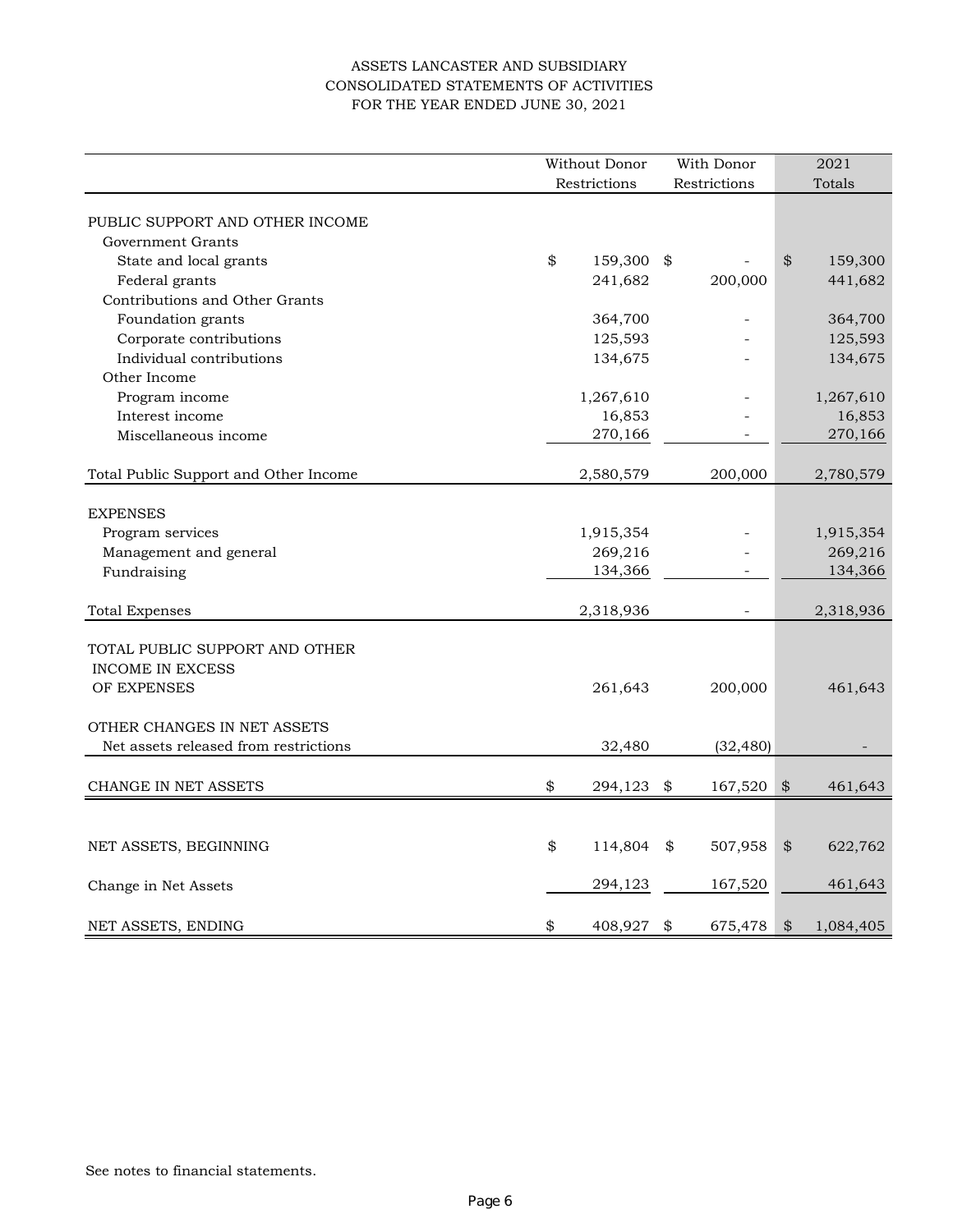# ASSETS LANCASTER AND SUBSIDIARY CONSOLIDATED STATEMENTS OF ACTIVITIES FOR THE YEAR ENDED JUNE 30, 2020

|                                       | Without Donor       | With Donor     |               | 2020      |
|---------------------------------------|---------------------|----------------|---------------|-----------|
|                                       | Restrictions        | Restrictions   |               | Totals    |
|                                       |                     |                |               |           |
| PUBLIC SUPPORT AND OTHER INCOME       |                     |                |               |           |
| Government Grants                     |                     |                |               |           |
| State and local grants                | \$<br>$5,000$ \$    |                | \$            | 5,000     |
| Federal grants                        | 344,236             | 20,980         |               | 365,216   |
| Contributions and Other Grants        |                     |                |               |           |
| Foundation grants                     | 311,500             |                |               | 311,500   |
| Corporate contributions               | 114,606             |                |               | 114,606   |
| Individual contributions              | 142,948             |                |               | 142,948   |
| In-kind contributions                 | 1,319               |                |               | 1,319     |
| Other Income                          |                     |                |               |           |
| Program income                        | 1,125,707           |                |               | 1,125,707 |
| Interest income                       | 18,363              |                |               | 18,363    |
| Miscellaneous income                  | 1,403               | ÷.             |               | 1,403     |
|                                       |                     |                |               |           |
| Total Public Support and Other Income | 2,065,082           | 20,980         |               | 2,086,062 |
| <b>EXPENSES</b>                       |                     |                |               |           |
| Program services                      | 1,734,426           |                |               | 1,734,426 |
| Management and general                | 179,195             |                |               | 179,195   |
| Fundraising                           | 103,754             |                |               | 103,754   |
|                                       |                     |                |               |           |
| <b>Total Expenses</b>                 | 2,017,375           |                |               | 2,017,375 |
| TOTAL PUBLIC SUPPORT AND OTHER        |                     |                |               |           |
| <b>INCOME IN EXCESS</b>               |                     |                |               |           |
| OF EXPENSES                           | 47,707              | 20,980         |               | 68,687    |
|                                       |                     |                |               |           |
| OTHER CHANGES IN NET ASSETS           |                     |                |               |           |
| Net assets released from restrictions | 120,109             | (120, 109)     |               |           |
|                                       |                     |                |               |           |
| CHANGE IN NET ASSETS                  | \$<br>$167,816$ \$  | $(99, 129)$ \$ |               | 68,687    |
|                                       |                     |                |               |           |
| NET ASSETS, BEGINNING                 | \$<br>$(53,012)$ \$ | 607,087        | \$            | 554,075   |
|                                       |                     |                |               |           |
| Change in Net Assets                  | 167,816             | (99, 129)      |               | 68,687    |
| NET ASSETS, ENDING                    | \$<br>114,804 \$    | 507,958        | $\frac{1}{2}$ | 622,762   |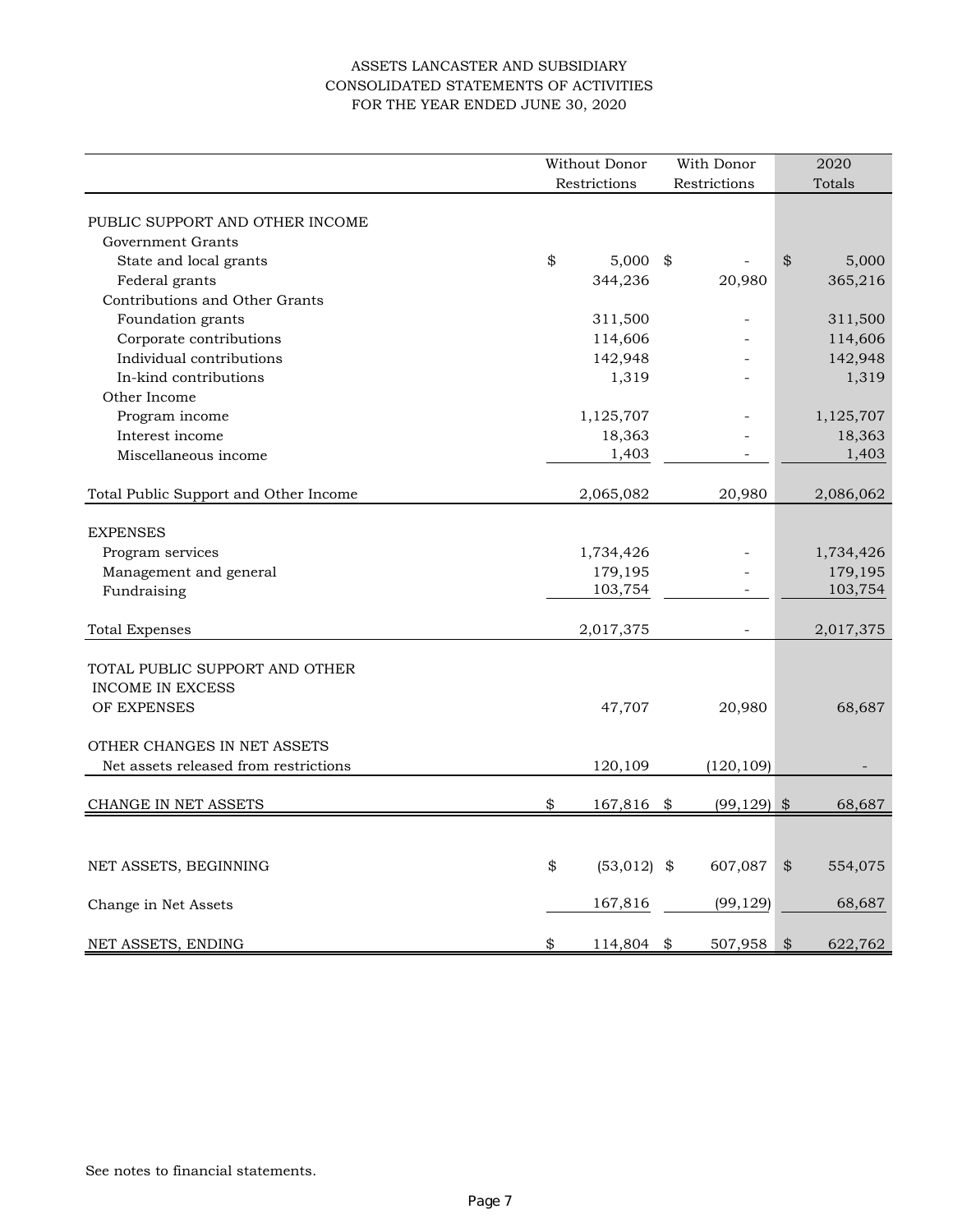# ASSETS LANCASTER AND SUBSIDIARY CONSOLIDATED STATEMENTS OF FUNCTIONAL EXPENSES FOR THE YEAR ENDED JUNE 30, 2021

|                               | Program         | Management                 |               |                | 2021      |
|-------------------------------|-----------------|----------------------------|---------------|----------------|-----------|
|                               | Services        | and General<br>Fundraising |               | Totals         |           |
|                               |                 |                            |               |                |           |
| Wages                         | \$<br>667,149   | \$<br>183,346              | -\$<br>91,673 | $\mathfrak{P}$ | 942,168   |
| Health insurance              | 60,833          | 17,381                     | 8,691         |                | 86,905    |
| Payroll taxes                 | 50,839          | 14,526                     | 7,263         |                | 72,628    |
| Retirement plan contributions | 12,075          | 3,450                      | 1,725         |                | 17,250    |
| Contract labor                | 796,197         |                            |               |                | 796,197   |
| Staff development and travel  | 17,379          | 4,965                      | 2,483         |                | 24,827    |
| Advertising expense           | 2,389           | 1,912                      | 478           |                | 4,779     |
| Depreciation                  |                 | 26,381                     |               |                | 26,381    |
| Equipment reimbursement       | 11,547          | 1,444                      | 1,444         |                | 14,435    |
| Vehicle expense               | 6,719           |                            |               |                | 6,719     |
| Bad debt expense              | 5,000           |                            |               |                | 5,000     |
| Interest expense              | 5,104           |                            |               |                | 5,104     |
| Repairs and maintenance       | 8,634           |                            | 2,158         |                | 10,792    |
| Insurance                     | 11,832          | 3,380                      | 1,690         |                | 16,902    |
| Telephone                     | 1,498           | 428                        | 214           |                | 2,140     |
| <b>Utilities</b>              | 3,703           | 1,058                      | 529           |                | 5,290     |
| Program expenses              | 69,740          |                            |               |                | 69,740    |
| Program development           | 50,746          |                            | 5,637         |                | 56,383    |
| Miscellaneous                 |                 |                            | 1,486         |                | 1,486     |
| Office expense                | 40,104          |                            | 3,423         |                | 43,527    |
| Postage                       | 127             |                            |               |                | 127       |
| Professional fees             | 31,803          | 9,086                      | 4,543         |                | 45,432    |
| Consulting                    | 55,429          |                            |               |                | 55,429    |
| Administrative expenses       | 3,355           | 958                        | 479           |                | 4,792     |
| Registration and memberships  | 3,152           | 901                        | 450           |                | 4,503     |
|                               |                 |                            |               |                |           |
| <b>Total Expenses</b>         | \$<br>1,915,354 | \$<br>269,216              | \$<br>134,366 | \$             | 2,318,936 |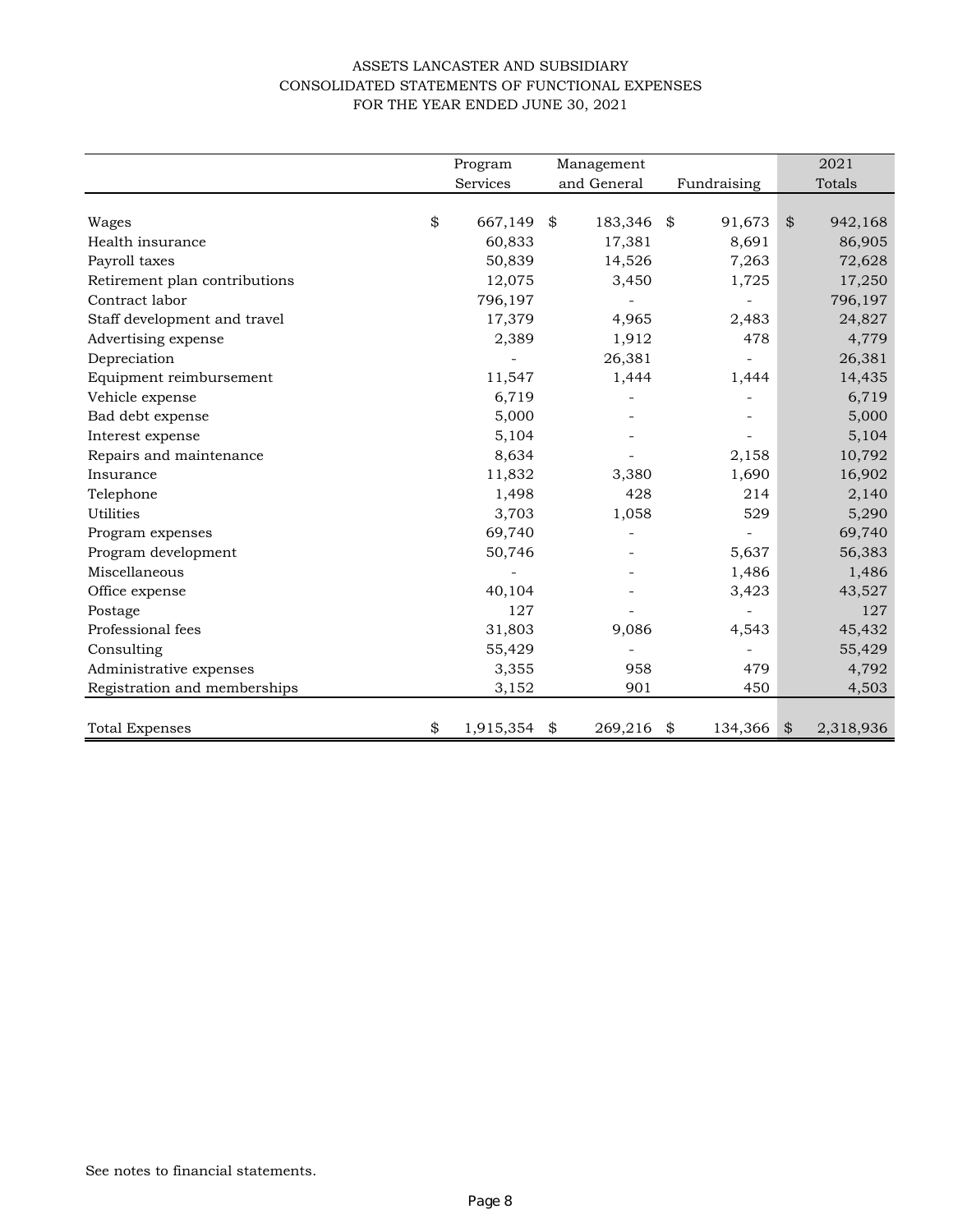# ASSETS LANCASTER AND SUBSIDIARY CONSOLIDATED STATEMENTS OF FUNCTIONAL EXPENSES FOR THE YEAR ENDED JUNE 30, 2020

|                               | Program         | Management  |         |       |             |        | 2020      |
|-------------------------------|-----------------|-------------|---------|-------|-------------|--------|-----------|
|                               | Services        | and General |         |       | Fundraising | Totals |           |
|                               |                 |             |         |       |             |        |           |
| Wages                         | \$<br>505,354   | \$          | 128,471 | \$    | 64,235      | \$     | 698,060   |
| Health insurance              | 37,084          |             | 10,595  |       | 5,298       |        | 52,977    |
| Payroll taxes                 | 34,821          |             | 9,949   |       | 4,974       |        | 49,744    |
| Retirement plan contributions | 8,634           |             | 2,467   |       | 1,234       |        | 12,335    |
| Contract labor                | 845,791         |             |         |       |             |        | 845,791   |
| Staff development and travel  | 9,728           |             | 2,780   |       | 1,390       |        | 13,898    |
| Depreciation                  |                 |             | 12,000  |       |             |        | 12,000    |
| Bad debt expense              | 16,364          |             |         |       |             |        | 16,364    |
| Interest expense              | 9,684           |             |         |       |             |        | 9,684     |
| Repairs and maintenance       | 12,426          |             |         |       | 3,107       |        | 15,533    |
| Insurance                     | 10,612          |             | 3,032   |       | 1,516       |        | 15,160    |
| Telephone                     | 2,880           |             | 823     |       | 412         |        | 4,115     |
| Utilities                     | 10,398          |             | 2,971   |       | 1,485       |        | 14,854    |
| Program expenses              | 100,031         |             |         |       |             |        | 100,031   |
| Program development           | 37,553          |             |         |       | 9,775       |        | 47,328    |
| Miscellaneous                 |                 |             |         |       | 302         |        | 302       |
| Office expense                | 41,958          |             |         |       | 6,972       |        | 48,930    |
| Postage                       | 471             |             |         |       |             |        | 471       |
| Professional fees             | 15,520          | 4,434       |         | 2,217 |             | 22,171 |           |
| Consulting                    | 29,260          |             |         |       |             |        | 29,260    |
| Administrative expenses       | 3,091           |             | 883     |       | 442         |        | 4,416     |
| Registration and memberships  | 2,766           |             | 790     |       | 395         |        | 3,951     |
|                               |                 |             |         |       |             |        |           |
| <b>Total Expenses</b>         | \$<br>1,734,426 | \$          | 179,195 | \$    | 103,754     | \$     | 2,017,375 |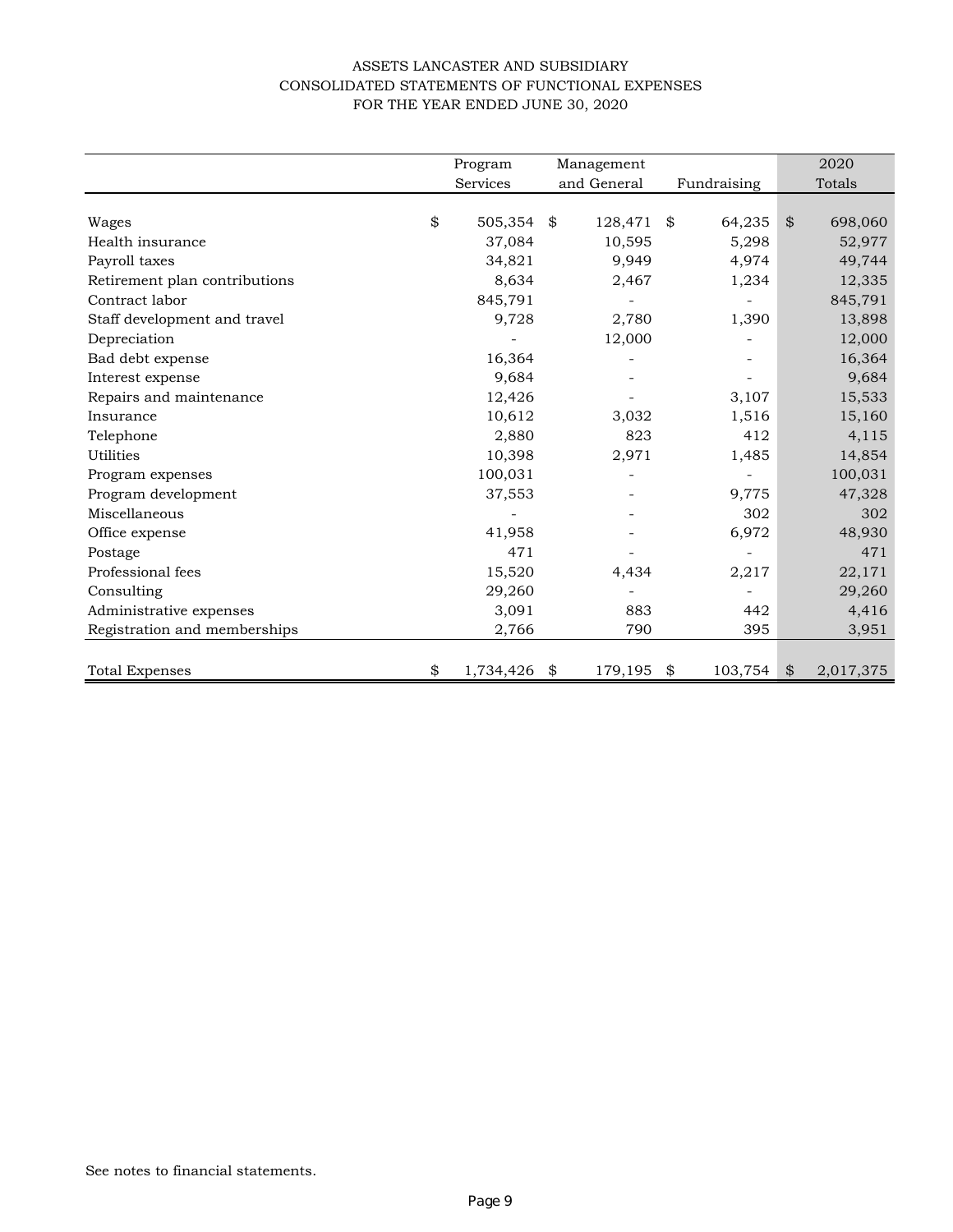# ASSETS LANCASTER AND SUBSIDIARY CONSOLIDATED STATEMENTS OF CASH FLOWS FOR THE YEARS ENDED JUNE 30, 2021 AND 2020

|                                                                                          | 2021             | 2020          |
|------------------------------------------------------------------------------------------|------------------|---------------|
| CASH FLOWS FROM OPERATING ACTIVITIES                                                     |                  |               |
| Change in net assets                                                                     | \$<br>461,643    | \$<br>68,687  |
| Adjustments to reconcile change in net assets to                                         |                  |               |
| cash provided (used) by operating activities:                                            |                  |               |
| Depreciation and amortization                                                            | 26,381           | 12,000        |
| Forgiveness of long-term debt                                                            | (253, 523)       |               |
| (Increase) decrease in:                                                                  |                  |               |
| Contract receivables                                                                     | (2,816)          | 1,171         |
| Notes receivable, microloans (net of allowance for uncollectible                         |                  |               |
| accounts)                                                                                | 169,284          | (76, 594)     |
| Grants receivable                                                                        | (162, 500)       | (14, 058)     |
| Interest receivable                                                                      | 250              | (250)         |
|                                                                                          | 15,000           | (9,099)       |
| Unconditional promises to give                                                           |                  |               |
| Prepaid expenses                                                                         | 3,443            | 1,715         |
| Loan capital participation receivable                                                    |                  | (200,000)     |
| Increase (decrease) in:                                                                  |                  |               |
| Accounts payable                                                                         | 73,064           | 4,367         |
| Escrow payable                                                                           | (1,643)          | (734)         |
| Accrued payroll                                                                          | (10, 896)        | 16,808        |
| Compensated absences                                                                     | (1, 474)         | 6,909         |
| Cash Provided (Used) by Operating Activities                                             | 316,213          | (189,078)     |
| CASH FLOWS FROM INVESTING ACTIVITIES                                                     |                  |               |
| Purchases of property and equipment                                                      | (140, 686)       | (3,074)       |
| CASH FLOWS FROM FINANCING ACTIVITIES                                                     |                  |               |
| Borrowings (repayments) on line of credit, net                                           |                  | (130,000)     |
| Payments on long-term debt                                                               | (57, 259)        | (14, 263)     |
| Proceeds from long-term debt                                                             | 307,981          | 253,523       |
|                                                                                          |                  |               |
| Cash Provided by Financing Activities                                                    | 250,722          | 109,260       |
| NET INCREASE/(DECREASE) IN CASH                                                          | 426,249          | (82, 892)     |
| Cash at Beginning of Year                                                                | 657,116          | 740,008       |
| Cash at End of Year                                                                      | \$<br>1,083,365  | \$<br>657,116 |
| SCHEDULE OF SUPPLEMENTAL CASH FLOW INFORMATION<br>Cash paid during the year for interest | \$<br>$5,104$ \$ | 9,684         |
|                                                                                          |                  |               |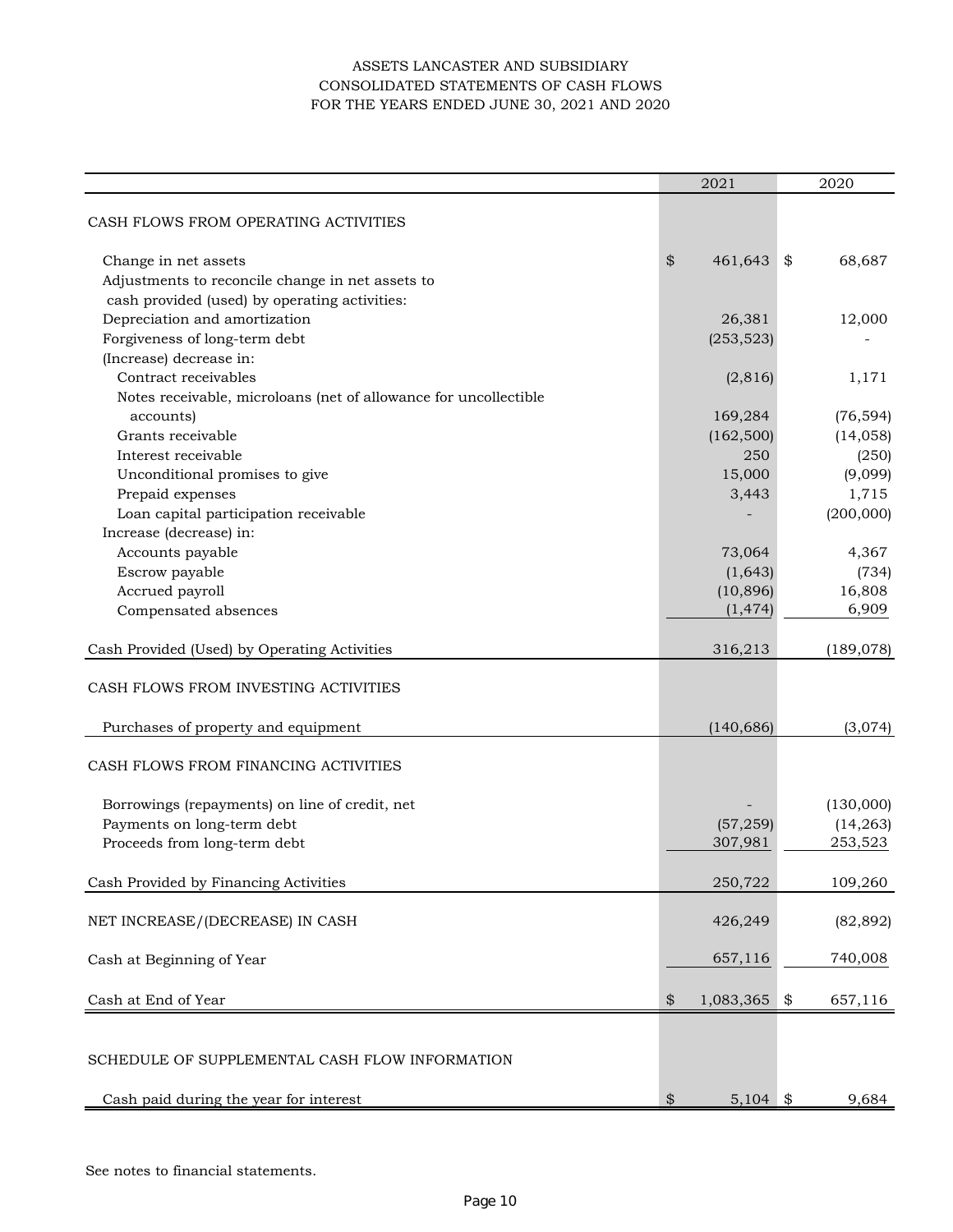### NOTE 1: ORGANIZATION DATA

ASSETS Lancaster (the "Organization") is a nonprofit organization whose purpose is to create economic opportunity and cultivate entrepreneurial leadership to alleviate poverty and build vibrant, sustainable communities. The Organization does this by providing business development services including training, mentoring, technical assistance and lending to underrepresented entrepreneurs and social enterprises in South Central Pennsylvania, with a focus on Lancaster County and Lancaster City. The Organization was incorporated as a Pennsylvania not-for-profit corporation in October 1995.

#### NOTE 2: SUMMARY OF SIGNIFICANT ACCOUNTING POLICIES

### Basis of Accounting

The accompanying consolidated financial statements have been prepared using the accrual basis of accounting in accordance with accounting principles generally accepted in the United States of America ("U.S. GAAP"). Accordingly, revenue is recognized when earned and expenses are recognized when incurred.

## Principles of Consolidation

The consolidated financial statements of ASSETS Lancaster and Subsidiary include the accounts of ASSETS Lancaster and its wholly owned subsidiary Lancaster Works at ASSETS, LLC. ASSETS Lancaster and its subsidiary entity are referred to collectively as the "Organization." All significant financial activity between ASSETS Lancaster and its wholly owned subsidiary is eliminated in the preparation of the consolidated financial statements.

## Financial Statement Presentation

The Organization reports information regarding its financial position and activities according to two classes of net assets as follows:

## Net Assets Without Donor Restrictions

Net assets without donor restrictions are not subject to donor-imposed stipulations. Net assets without donor restrictions may be designated for specific purposes by action of the Board of Directors or may otherwise be limited by contractual agreements with outside parties.

## Net Assets With Donor Restrictions

The use of net assets with donor restrictions is subject to donor-imposed stipulations that can be fulfilled by actions of the Organization pursuant to those stipulations or that expire by the passage of time.

Revenues are reported as increases in net assets without donor restrictions unless they are restricted by donorimposed stipulations. Expenses are generally reported as decreases in net assets without donor restrictions. Satisfaction of donor-imposed stipulations that simultaneously increase net assets without donor restrictions and decrease net assets with donor restrictions are reported as reclassifications. Donor restricted revenue received and expended during the same fiscal year is recorded as revenue without donor restrictions in the consolidated statement of activities.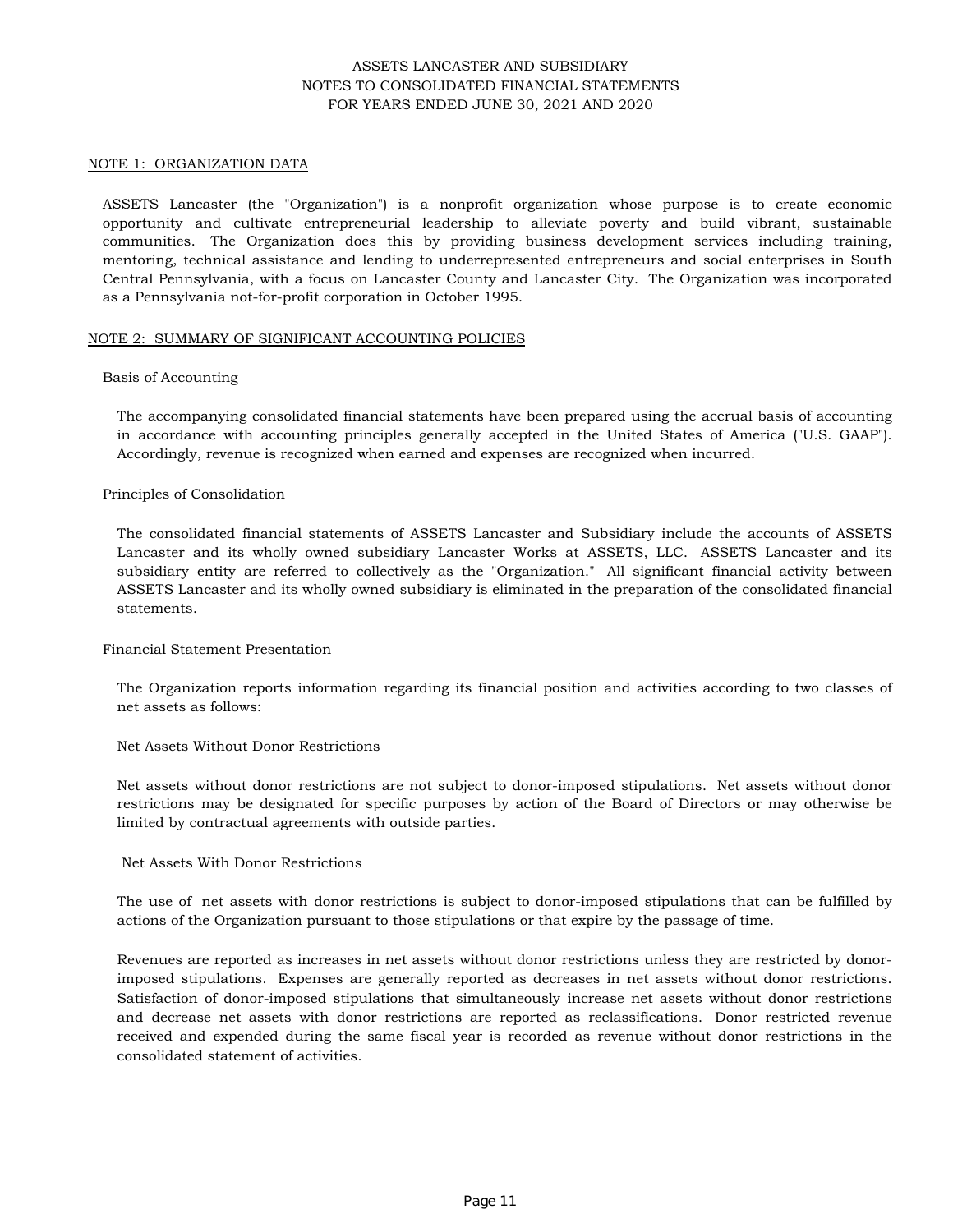### NOTE 2: SUMMARY OF SIGNIFICANT ACCOUNTING POLICIES (Continued)

### Adoption of New Accounting Standards

On July 1, 2020, the Organization adopted ASU 2014-09 Revenue from Contracts with Customers and all subsequent amendments to the ASU (collectively, "ASC 606"), which (i) creates a single framework for recognizing revenue from contracts with customers that fall within its scope and (ii) revises when it is appropriate to recognize a gain (loss) from the transfer of nonfinancial assets. Under ASC 606, the Organization is required to follow a five-step evaluation process to determine that the contract depicts "the transfer of promised goods and services to customers in an amount that reflects the consideration to which entity expects to be entitled in exchange for those goods and services."

Contracts with customers consist of training, consulting, probationary placements, and payroll processing. The Organization recognizes revenue at the end of each billing period, at which time the customer receives an invoice for services performed throughout the period.

At July 1, 2019, the balance of contracts receivable was \$40,590.

### Use of Estimates

The preparation of financial statements in conformity with accounting principles generally accepted in the United States of America requires management to make estimates and assumptions that affect certain reported amounts and disclosures. Accordingly, actual results could differ from those estimates.

### Cash

For purposes of reporting the consolidated statement of cash flows, the Organization considers all cash accounts which are not subject to withdrawal restrictions or penalties and all highly liquid debt instruments purchased with an original maturity of three months or less to be cash.

## Loan Capital Participation Receivable

During the year ended June 30, 2020, the Organization provided funding of \$200,000 to another not-for-profit organization, Community First Fund, as part of the Lancaster City Small Business Emergency Fund. The Organization will be repaid on this loan capital participation receivable when loans are repaid in full to Community First Fund.

## Property and Equipment

Property and equipment are recorded at cost, or if donated, at approximate fair value at the date of donation. The Organization capitalizes property and equipment costing in excess of \$500. Expenditures for maintenance and repairs that materially improve or extend the life of assets are also capitalized.

Depreciation of property and equipment is computed on the straight-line method. Estimated lives are generally as follows:

| Office furniture   | 5 years      |
|--------------------|--------------|
| Computer equipment | 5 to 7 years |
| Vehicles           | 5 years      |

Depreciation expense for the years ended June 30, 2021 and 2020 was \$26,381 and \$12,000, respectively.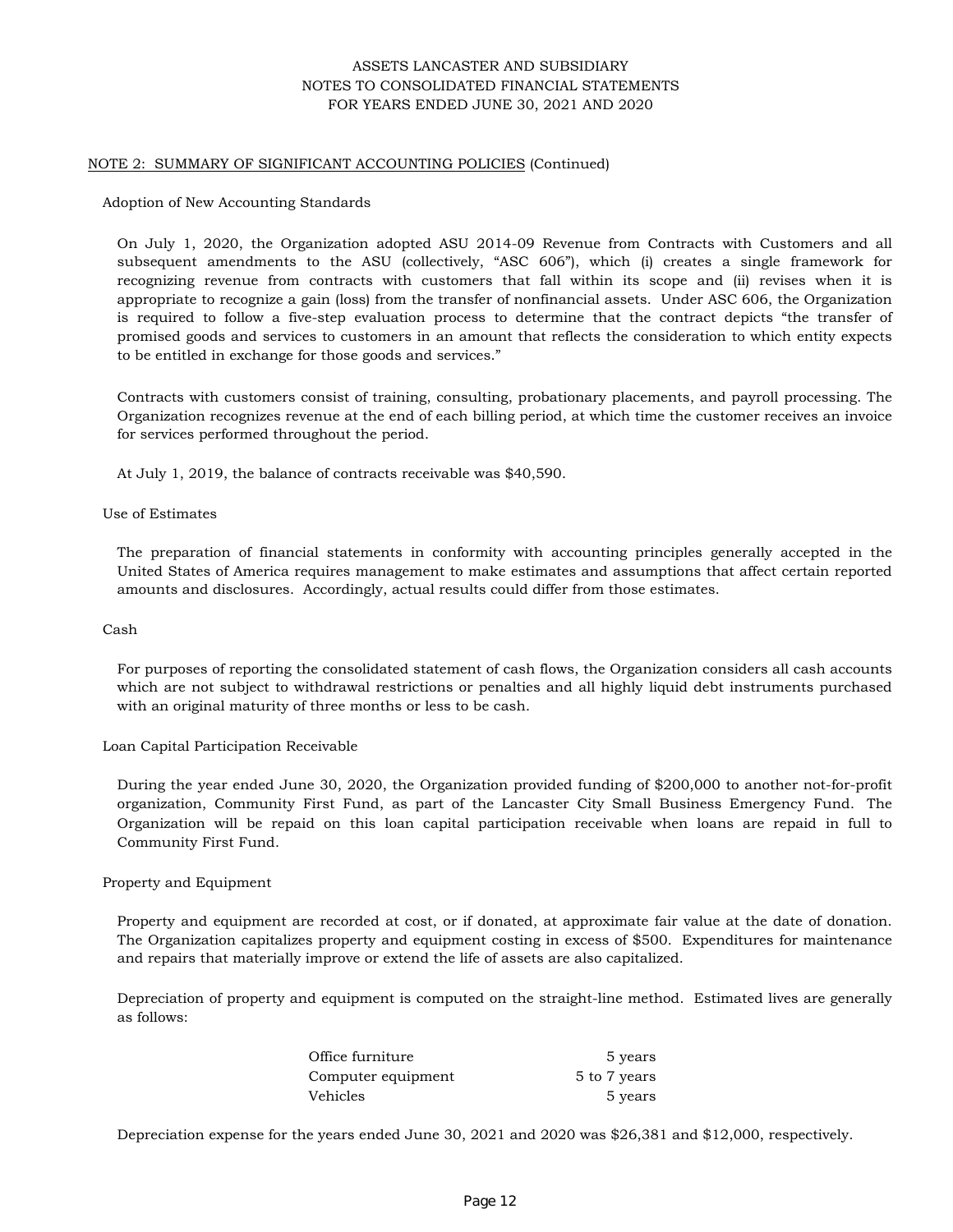### NOTE 2: SUMMARY OF SIGNIFICANT ACCOUNTING POLICIES (Continued)

### Contributed Services

A number of unpaid volunteers have made significant contributions of time to the Organization for the purpose of providing training, mentoring and technical assistance to the entrepreneurs in the Organization's development courses. In accordance with the accrual basis of accounting described above, the Organization has not recorded the value of these contributed services in the accompanying financial statements.

### Functional Allocation of Expenses

Direct expenses are assigned to the functional expense classifications to which they apply. Management, overhead, and general and administrative costs which are not identifiable with a single program or fund-raising activity, but are indispensable to the conduct of those activities and to the Organization's existence, are allocated to those program and supporting services which benefit from the expenses. The allocation percentages are reviewed annually for reasonableness.

### Income Tax Status

The Organization is a not-for-profit entity as described in Section 501(c)(3) of the Internal Revenue Code and is exempt from income taxes on related activities pursuant to Section 509(a) of the Code.

Tax returns are open for examination by the Internal Revenue Service for three years from the due date of the returns. The tax years subject to examination by the state jurisdiction are unlimited. The Organization has evaluated its tax filings for the open tax years for uncertain tax positions.

## Management's Evaluation of Subsequent Events

Events that occurred subsequent to June 30, 2021 have been evaluated by the Organization's management through the date of the independent auditors' report, which is the date the financial statements were available to be issued.

#### NOTE 3: CONCENTRATIONS

#### Credit Risk

The Organization maintains its cash at financial institutions located in South Central Pennsylvania. The balances are insured by the Federal Deposit Insurance Corporation (FDIC) and the National Credit Union Association (NCUA), both up to \$250,000. The Organization had balances in excess of the FDIC or NCUA insurance limits of \$205,741 and \$48,823 at June 30, 2021 and June 30, 2020, respectively.

#### Support and Revenue

During the year ended June 30, 2021, approximately 13% of total public support and other income was attributable to one grantor, and approximately 70% of total receivables was attributable to one grantor. During the year ended June 30, 2020, approximately 16% of total public support and other income was attributable to one grantor.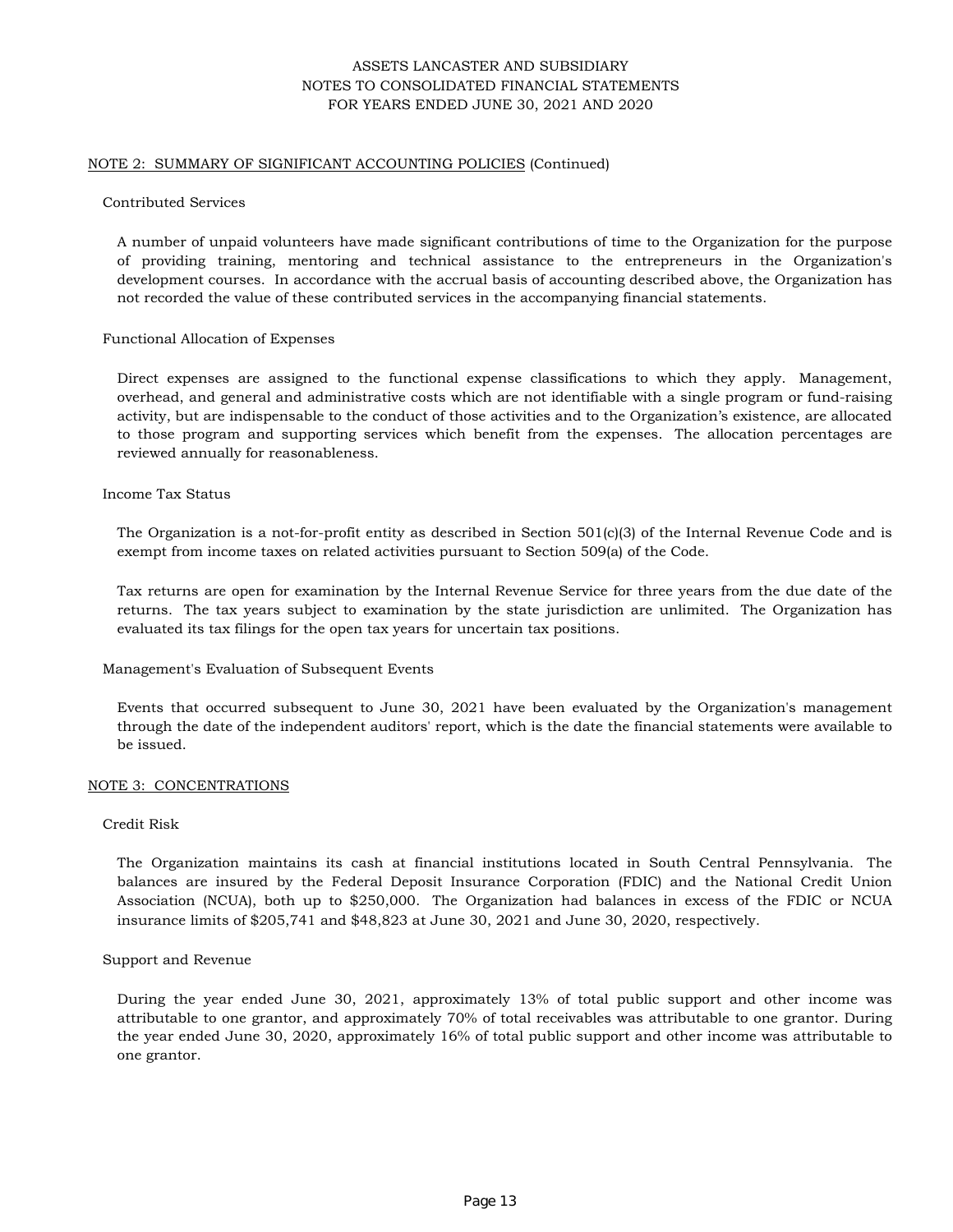### NOTE 3: CONCENTRATIONS (Continued)

#### Notes Receivable

During the year ended June 30, 2021, microloan notes receivable from three borrowers comprised 39.2% of total gross notes receivable. No borrower concentrations were noted for the year ended June 30, 2020.

#### NOTE 4: NOTES RECEIVABLE, MICROLOANS

The Organization provides notes receivable in the form of microloans in the following categories:

### Small Business Loans

Small Business Loans provide funding between \$600 and \$10,000 to new and existing small business owners. Certain participants provide an initial escrow deposit equal to one month's loan payment as a guarantee for all loans within that loan pool, which creates a model that induces mutual responsibility for members of the loan pool. These loans bear interest at rates of 8.5% and have various maturity dates through January 2023.

### Social Impact Loans

Social Impact Loans provide funding between \$10,000 and \$50,000 to established small business owners who are committed to becoming B-Corporation certified within 12 months of receiving Social Impact Loan funding. Social Impact Loans are unsecured and have various maturity dates through August 2023. The microloans bear interest at rates between 4.5% and 9.0% for the year ended June 30, 2021.

Balances of notes receivable by category of program as of June 30, 2021 and 2020 are as follows:

|                                            |    | 2020             |                    |
|--------------------------------------------|----|------------------|--------------------|
| Small Business Loans                       | \$ | 18,767<br>\$     | 57,349             |
| Social Impact Loans, unsecured<br>Subtotal |    | 75,458<br>94,225 | 219,487<br>276,836 |
| Less: Loan loss reserve                    |    | (4,096)          | (17, 423)          |
| Total                                      | \$ | 90,129<br>\$.    | 259,413            |

Maturities of loans receivable are as follows at June 30:

| 2022<br>2023<br>2024<br>2025 | \$<br>57,172<br>26,877<br>8,371<br>1,805 |
|------------------------------|------------------------------------------|
| Total                        | \$<br>94,225                             |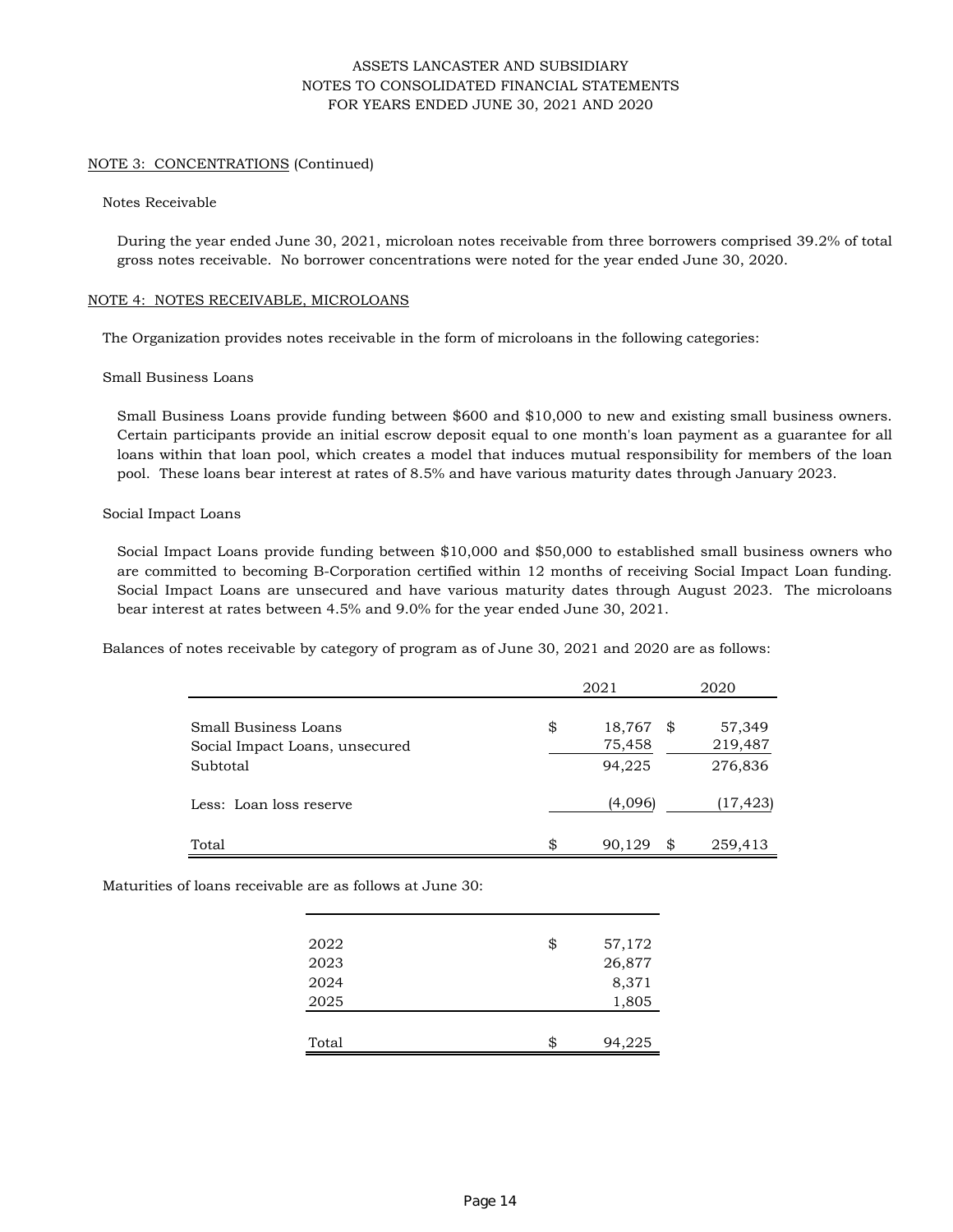## NOTE 4: NOTES RECEIVABLE, MICROLOANS (Continued)

Changes to the loan loss reserve for the years ended June 30, 2021 and 2020 are as follows:

|                                                     | 2021                 | 2020     |
|-----------------------------------------------------|----------------------|----------|
|                                                     |                      |          |
| Beginning Balance                                   | \$<br>17,423<br>- \$ | 10,683   |
| Provision for loan losses                           | (11, 585)            | 8,084    |
| Write-off of uncollectible loans, net of recoveries | (1.742)              | (1, 344) |
|                                                     |                      |          |
| Ending Balance                                      | \$                   | 17,423   |

## Credit Losses

The Organization maintains a cash reserve for loan losses as follows:

• An escrow account is made up of one months' payment from certain notes receivable as noted above for a total of 3.18% and 4.66% of all guaranteed loans outstanding as of June 30, 2021 and 2020, respectively. Other notes receivable are unsecured.

• The Organization maintains additional cash reserves to total at least 15% of all loans outstanding as a cash reserve against potential losses.

Loans determined to be uncollectible are charged to the escrow account during the period in which such determination is made. The Organization makes periodic credit reviews of the loan portfolio and considers current economic conditions, historical loan loss experience and other factors to determine whether to write off a loan. During the years ended June 30, 2021 and 2020, the Organization wrote off \$1,742 and \$1,344 of loans as uncollectible, respectively. As of June 30, 2021 and 2020, the Organization held \$2,997 and \$4,640, respectively, in escrow.

## Credit Quality Considerations

The Organization provides micro-lending to new business entrepreneurs who may not possess the credit history required to qualify for bank financing. Therefore, the credit policies may result in more risks than traditionally used by banks and other financial institutions. The Organization does not measure credit quality in accordance with standards such as those ratings identified in Moody's Investor Services. Credit quality indicators and related risk ratings are updated for individual borrowers on an as-needed basis and at least annually at yearend.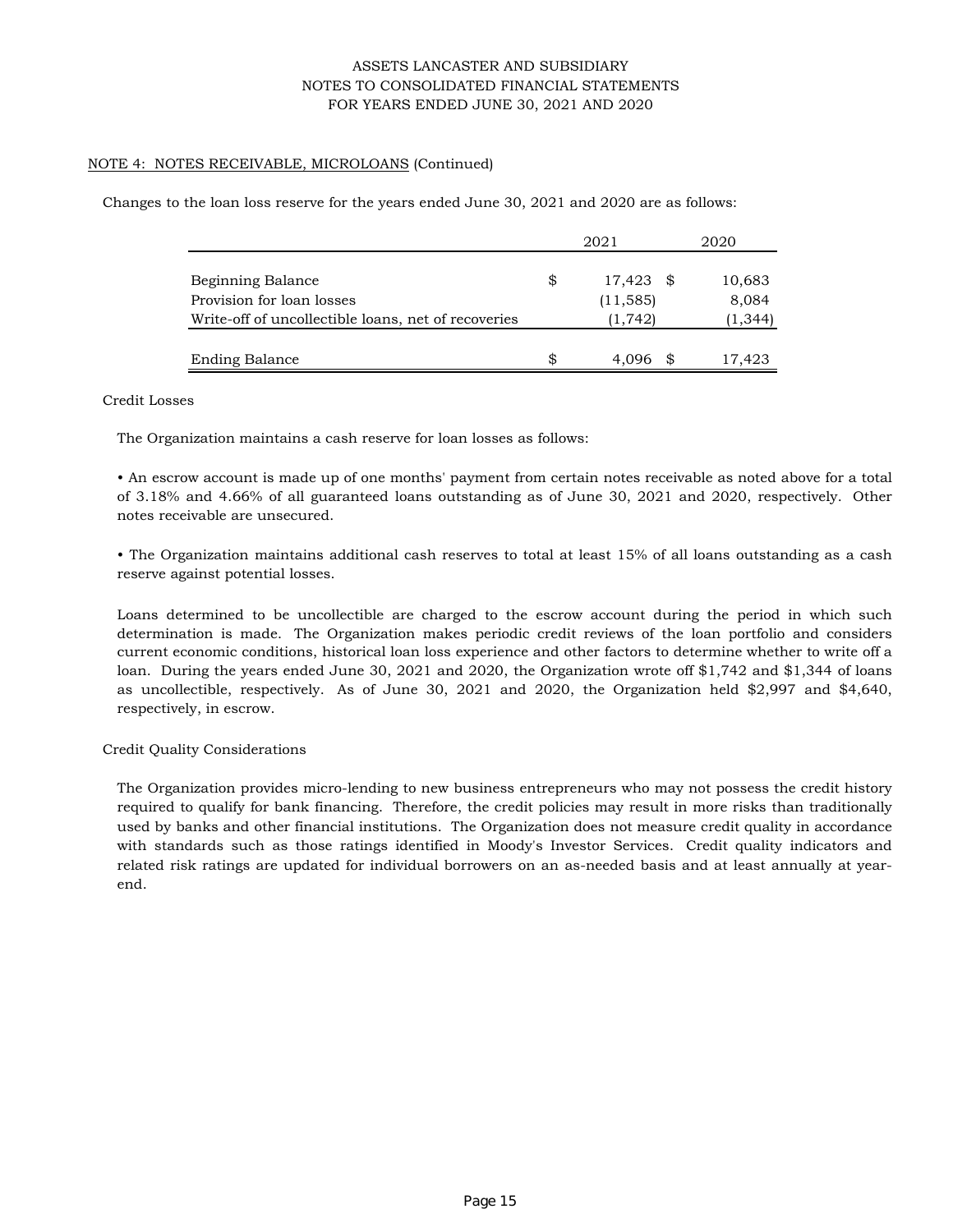## NOTE 4: NOTES RECEIVABLE, MICROLOANS (Continued)

The Organization has utilized the following risk assessment model to estimate its allowance for credit losses as of June 30, 2021:

| Risk Category | Loan     |        | Reserve     | Reserve |  |  |
|---------------|----------|--------|-------------|---------|--|--|
|               | Balances |        | Percentage  | Amount  |  |  |
| Very low      | \$       | 42,584 | $2.50\%$ \$ | 1,065   |  |  |
| Low           |          | 36,496 | 5.00%       | 1,825   |  |  |
| Moderate      |          | 12,304 | 7.50%       | 923     |  |  |
| High          |          | 2,841  | Various     | 283     |  |  |
| Total         | \$       | 94,225 | \$          | 4,096   |  |  |

## NOTE 5: UNCONDITIONAL PROMISES TO GIVE

Unconditional promises to give are recognized as revenues in the period promised. Unconditional promises to give that are expected to be collected within one year are recorded at the anticipated collectible value. Unconditional promises to give that are expected to be collected in future years are recorded at fair value, which is measured at the present value of their future cash flows using risk-adjusted interest rates applicable to the years in which the promises are expected to be received. At June 30, 2021 and 2020, all promises to give are expected to be collected within one year and are therefore not discounted. Management anticipates the pledges to be fully collectible. Unconditional promises to give are reported as increases in donor restricted net assets depending upon the nature of the restrictions. When a restriction expires, donor restricted net assets are reclassified to net assets without donor restrictions. As of June 30, 2021 and 2020, unconditional promises to give were \$500 and \$15,500, respectively.

## NOTE 6: COMPENSATED ABSENCES

Full-time employees of the Organization are entitled to paid time off depending on length of service and other factors. The Organization allows full-time employees to carry a balance of 30 days of paid time off from the prior year. At June 30, 2021 and 2020, the liability for compensated absences amounted to \$24,901 and \$26,375, respectively.

## NOTE 7: LINE OF CREDIT

The Organization has a \$200,000 line of credit with a local financial institution. The loan is secured by accounts receivable, inventory, general intangibles and property and equipment. The interest rate is based on the bank's prime rate, subject to a floor of 5.50%. The applicable interest rate in effect was 5.50% at June 30, 2021 and 2020. There was no balance on this line of credit as of June 30, 2021 and 2020.

The Organization's subsidiary, Lancaster Works at ASSETS, LLC, holds a \$100,000 line of credit with a local financial institution. The line of credit is secured by a money market account held by ASSETS Lancaster as well as accounts receivable, inventory, general intangibles and property and equipment of Lancaster Works at ASSETS, LLC. ASSETS Lancaster is also a guarantor on this line of credit. The interest rate is based on the bank's prime rate plus 0.50% subject to a floor of 4.50%. The applicable interest rate in effect was 4.50% at June 30, 2021 and 2020. There was no balance on this line of credit as of June 30, 2021 and 2020.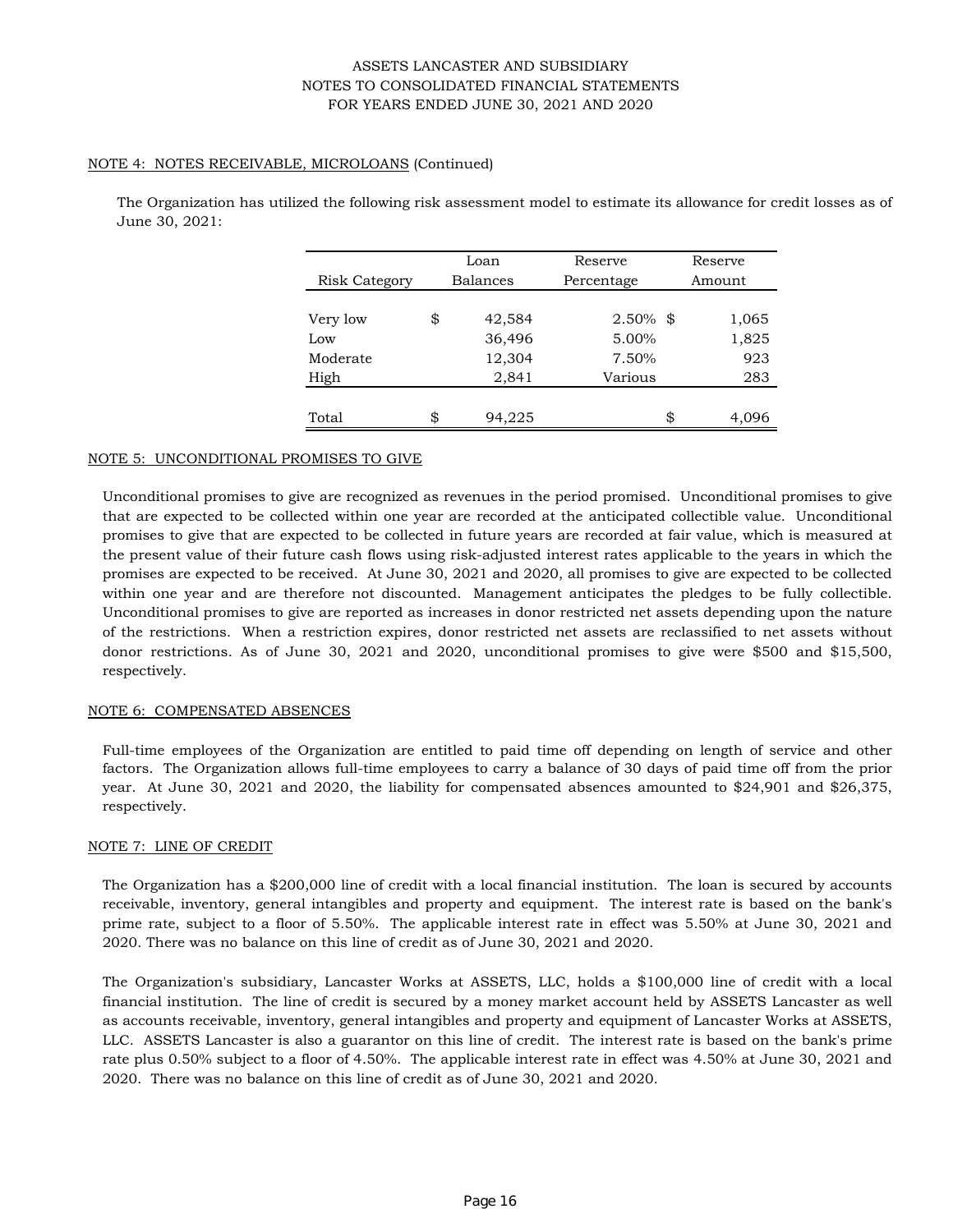### NOTE 8: NOTES PAYABLE

The Organization had an unsecured note payable from an individual in the amount of \$30,000 at June 30, 2020. The loan was paid off during the year ended June 30, 2021. The rate of interest was based upon announcements published in the Wall Street Journal. The interest rate was 3.25% as of June 30, 2020. The note was payable within 60 days upon demand. Total interest of \$1,969 and \$1,613 was paid on this loan during the years ended June 30, 2021 and 2020, respectively.

During the year ended June 30, 2018, the Organization obtained an unsecured non-interest-bearing note payable from a local government for \$30,940. No discount has been recognized on this note. Management believes this departure from generally accepted accounting principles is immaterial to the consolidated financial statements taken as a whole. The loan is payable upon demand within 90 days of receiving written notice from the payee.

In August 2016, the Organization obtained a SBA micro-lending loan note payable with a maximum amount of \$125,000. Proceeds for the note payable must be used to relend to eligible small business concerns. The note is payable 120 months from the date of the note, with variable interest accruing between 0% and 1.125% per annum, based on certain performance criteria within the portfolio. During the first 24 months, the interest rate on the note payable will be 0%. No payments of principal are required during the first 12 months on the note payable. The note payable is secured by all funds held in the Microloan Revolving Fund, a security interest in all funds held in the Loan Loss Reserve Fund, and in all microloans made as a result of funding received under the Microloan Program. At June 30, 2021 and 2020, the balance on this note payable was \$75,835 and \$90,278, respectively.

In August 2018, the Organization obtained a SBA micro-lending loan note payable with a maximum amount of \$100,000. Proceeds for the note payable must be used to relend to eligible small business concerns. The note is payable 120 months from the date of the note, with variable interest accruing between 0.75% and 2.75% per annum, based on certain performance criteria within the portfolio. During the first 24 months, the interest rate on the note payable will be 0.75%. No payments of principal are required during the first 12 months on the note payable. The note payable is secured by all funds held in the Microloan Revolving Fund, a security interest in all funds held in the Loan Loss Reserve Fund, and in all microloans made as a result of funding received under the Microloan Program. At June 30, 2021 and 2020, the balance on this note payable was \$83,338 and \$96,153, respectively.

During April 2020, ASSETS Lancaster and its subsidiary, Lancaster Works at ASSETS, LLC, received Paycheck Protection Program (PPP) loans from the SBA in the amounts of \$135,500 and \$118,023, respectively. During the year ended June 30, 2021, these loans were forgiven in full, including \$1,129 and \$1,259 of accrued interest for ASSETS Lancaster and Lancaster Works at ASSETS, LLC, respectively.

During March 2021, ASSETS Lancaster received a Paycheck Protection Program (PPP) loan from the SBA in the amount of \$167,791. During April 2021, Lancaster Works at ASSETS, LLC, received a PPP loan from the SBA in the amount \$140,189. PPP loans and accrued interest are forgivable after a "covered period" (eight or twenty-four weeks) as long as the borrower maintains payroll levels and uses the loan proceeds for eligible purposes, including payroll, benefits, rent, and utilities. The forgiveness amount will be reduced if the borrower terminates employees or reduces salaries during the covered period. Any unforgiven portion of the PPP loan is payable over two years at an interest rate of 1%. The Organization intends to use the loan proceeds for purposes consistent with the PPP and apply for forgiveness within ten months of the end of the covered period.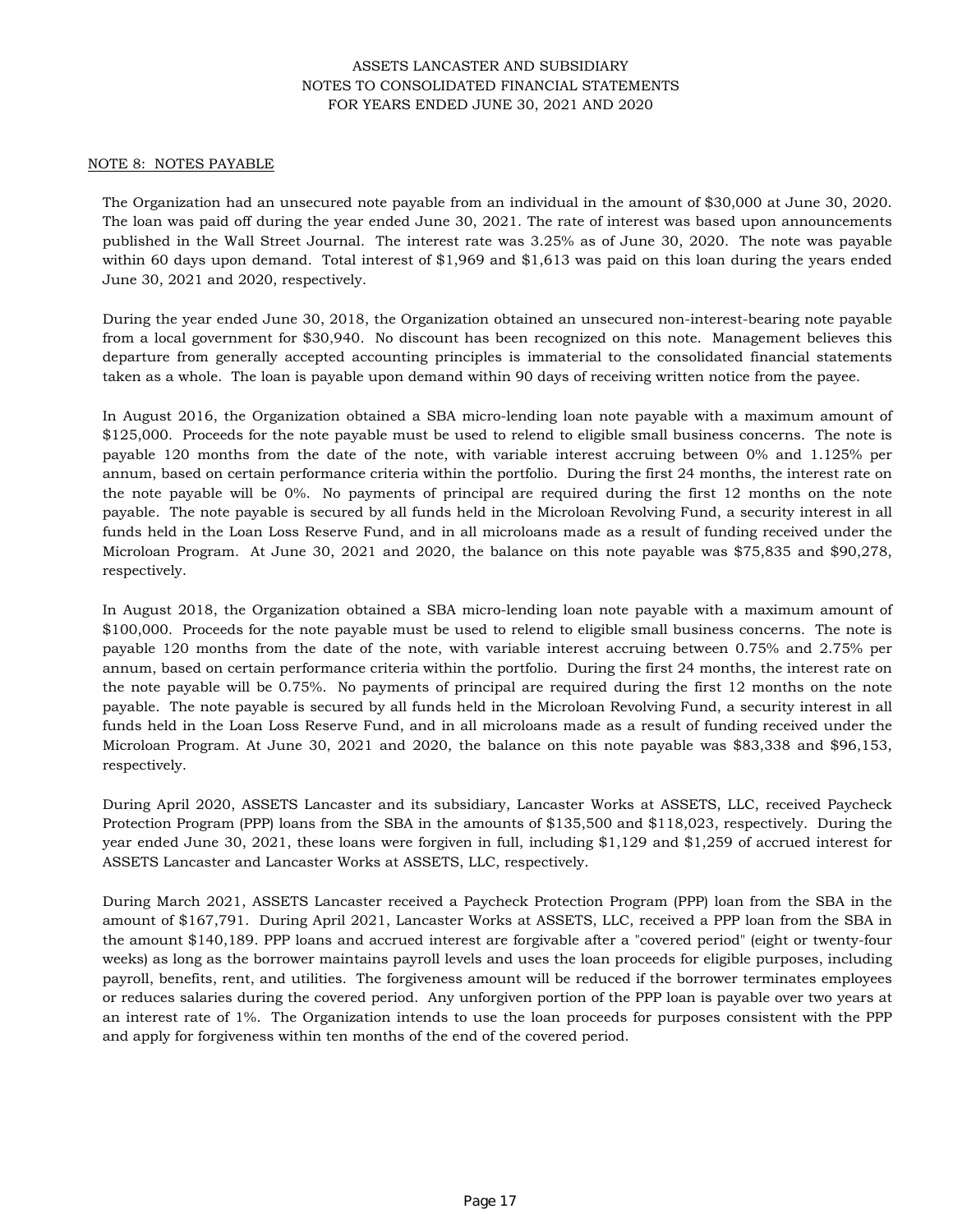# NOTE 8: NOTES PAYABLE (Continued)

Notes payable consist of the following at June 30, 2021 and 2020:

|                                                  | 2021          |    |                    | 2020 |             |  |                    |
|--------------------------------------------------|---------------|----|--------------------|------|-------------|--|--------------------|
|                                                  | Balance       |    | Current<br>Portion |      | Balance     |  | Current<br>Portion |
| Note payable, individuals, unsecured             | \$            | \$ |                    | \$   | $30,000$ \$ |  | 30,000             |
| Note payable, governmental agency,<br>unsecured  | 30,940        |    | 30,940             |      | 30,940      |  | 30,940             |
| Notes payable, governmental agency,<br>unsecured | 307,980       |    | 153,412            |      | 253,523     |  | 112,208            |
| Notes payable, governmental agency,<br>secured   | 159,173       |    | 24,881             |      | 186,431     |  | 26,526             |
| Total notes payable                              | 498,093 \$    |    | 209,233            |      | 500,894 \$  |  | 199,674            |
| Less Current Portion                             | 209,233       |    |                    |      | 199,674     |  |                    |
| Total Long-Term Debt                             | \$<br>288,860 |    |                    | \$   | 301,220     |  |                    |

Maturities of notes payable are as follows at June 30:

| 2022       | \$<br>209,233 |
|------------|---------------|
| 2023       | 179,531       |
| 2024       | 25,047        |
| 2025       | 25,131        |
| 2026       | 25,131        |
| Thereafter | 34,020        |
|            |               |
| Total      | \$<br>498,093 |

# NOTE 9: NET ASSETS WITH DONOR RESTRICTIONS

Net assets with donor restrictions consisted of the following at June 30:

|                                             | 2021 |                          |     | 2020    |  |
|---------------------------------------------|------|--------------------------|-----|---------|--|
|                                             |      |                          |     |         |  |
| SBA Women's Business Center                 | \$.  | $\overline{\phantom{a}}$ | \$. | 17.364  |  |
| COVID-19 funding                            |      | $\overline{\phantom{0}}$ |     | 3,616   |  |
| Community Development Financial Institution |      | 675,478                  |     | 486,978 |  |
|                                             |      |                          |     |         |  |
| Total net assets with donor restrictions    | S    | 675.478                  |     | 507.958 |  |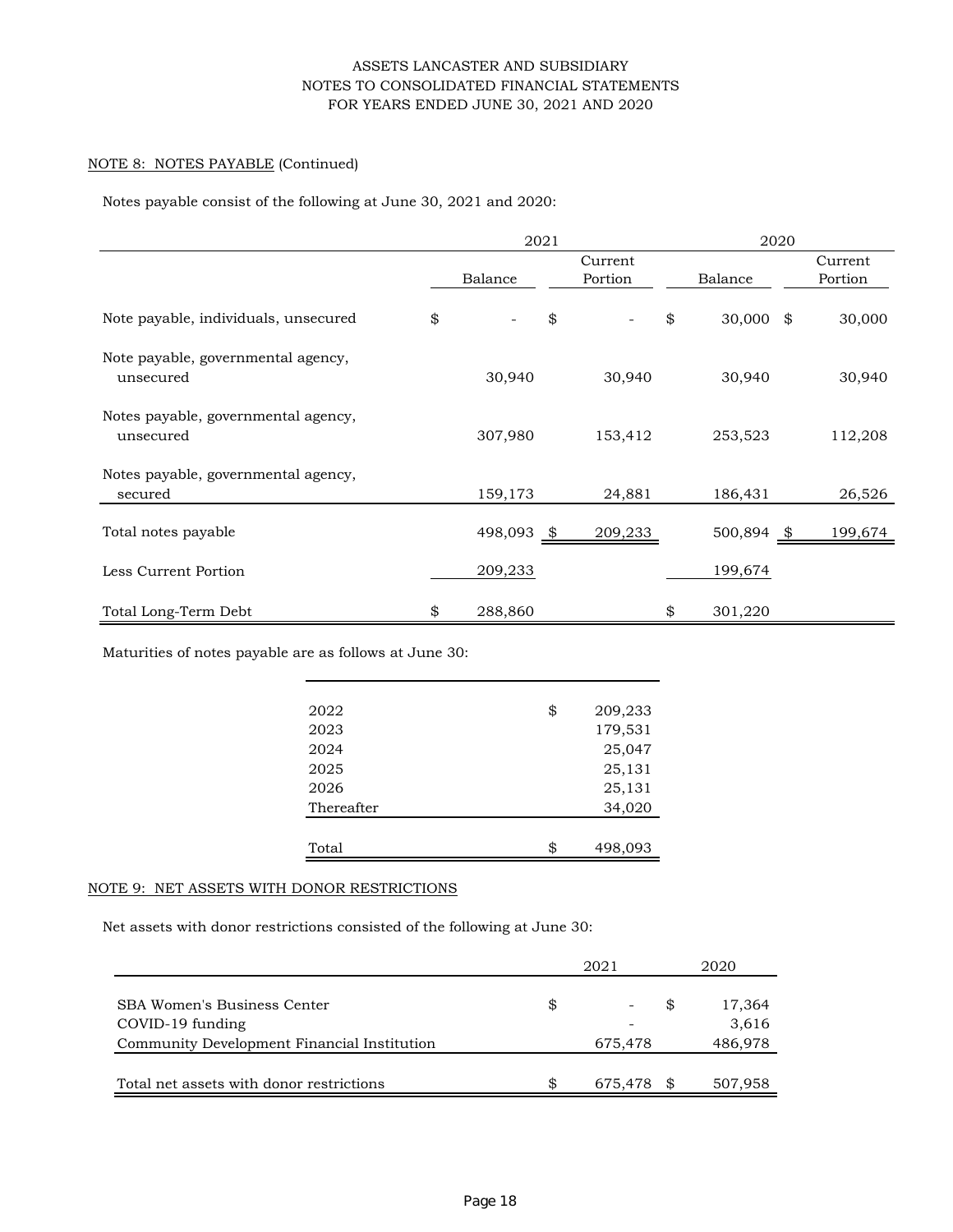## NOTE 9: NET ASSETS WITH DONOR RESTRICTIONS (Continued)

The Community Development Financial Institution represents grants of \$200,000, \$428,000 and \$350,000 for the years ended June 30, 2021, 2019 and 2018, respectively, to support the expansion of the Organization's microlending.

## NOTE 10: PROGRAM AND MISCELLANEOUS INCOME

ASSETS Lancaster generates program income through entrepreneur training programs and consulting with various community organizations. Its wholly-owned subsidiary, Lancaster Works at ASSETS, LLC, generates program income through job placements.

Detail of program income for the years ended June 30 is as follows:

|                                                    | 2021                     |      | 2020               |  |  |
|----------------------------------------------------|--------------------------|------|--------------------|--|--|
| ASSETS Lancaster<br>Lancaster Works at ASSETS, LLC | \$<br>397,458<br>870,152 | - \$ | 140,826<br>984,881 |  |  |
| Total Program Income                               | \$<br>$1,267,610$ \$     |      | 1,125,707          |  |  |

ASSETS Lancaster and Lancaster Works at ASSETS, LLC also generate certain non-program service items which are considered to be other income.

Detail of other income for the years ended June 30 is as follows:

|                                | 2021 |         |      | 2020  |  |
|--------------------------------|------|---------|------|-------|--|
| <b>ASSETS</b> Lancaster        | \$   | 150,701 | - \$ | 1,353 |  |
| Lancaster Works at ASSETS, LLC |      | 119,465 |      | 50    |  |
|                                |      |         |      |       |  |
| Total Program Income           | \$   | 270,166 |      | 1,403 |  |

## NOTE 11: RETIREMENT PLAN

The Organization has a SIMPLE IRA retirement plan for employees. The plan provides a matching benefit of up to 2% of employee contributions. Total retirement plan expense for the years ended June 30, 2021 and 2020 was \$17,250 and \$12,335, respectively.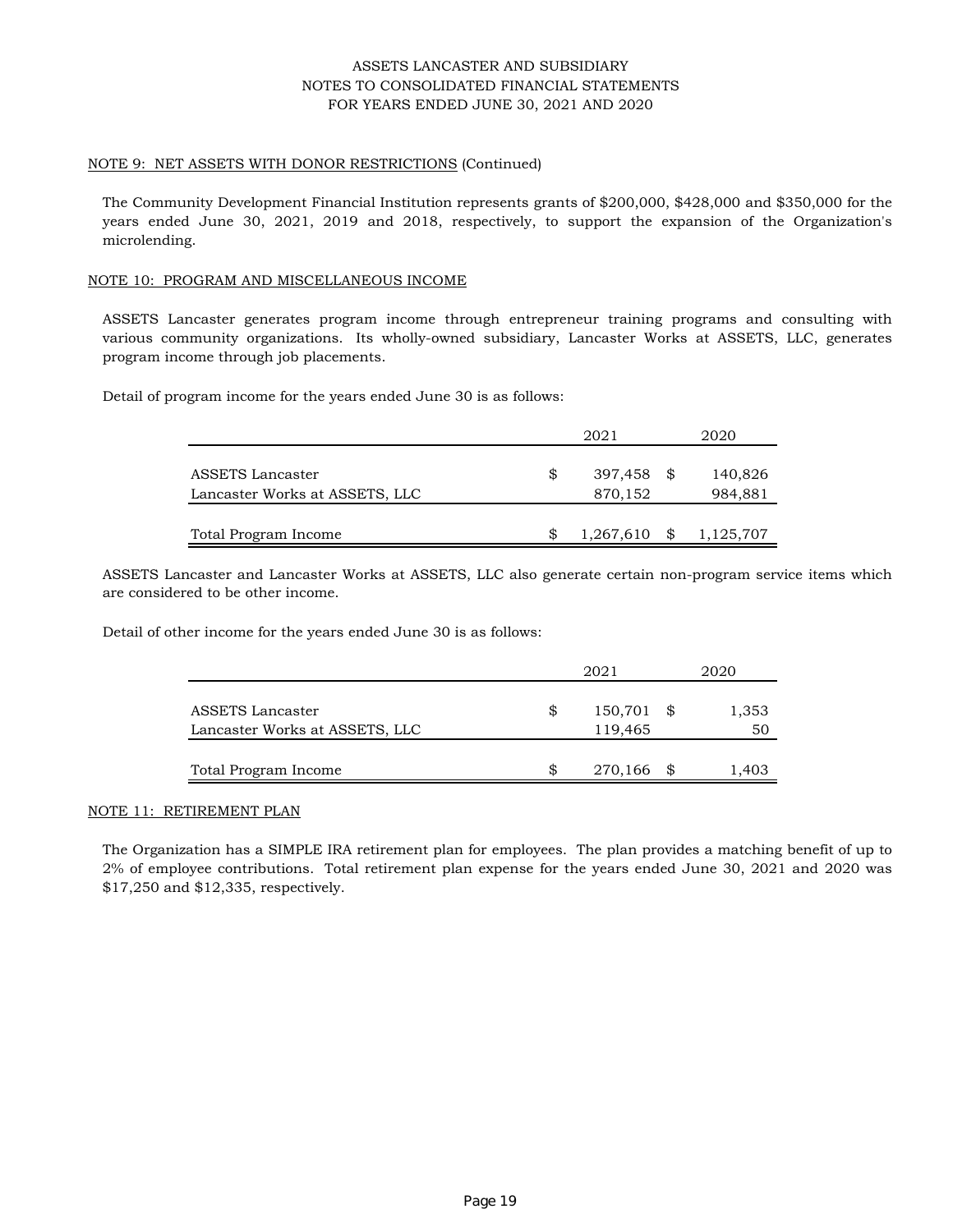### NOTE 12: OPERATING LEASES

The Organization has a lease for a copier with a monthly payment of \$151 for a lease term from November 2017 to October 2022. Total lease expense for each of the years ended June 30, 2021 and 2020 was \$2,086 and \$2,003, respectively, and is included in office expense in the statement of functional expenses.

The approximate remaining annual minimum lease payments under non-cancellable operating leases existing as of June 30, 2021 for each of the years ended June 30 are:

| 2022<br>2023 | \$<br>1,812<br>604 |
|--------------|--------------------|
| Total        | \$<br>2,416        |

### NOTE 13: RELATED PARTY TRANSACTIONS

For the years ended June 30, 2021 and 2020, one member of the Board of Directors is an employee of the financial institution where the Organization maintains certain cash balances and its line of credit.

For the years ended June 30, 2021 and 2020, one member of the Board of Directors is an employee of the financial institution where the Organization maintains certain cash balances and which serviced certain of the Organization's notes receivable.

For the year ended June 30, 2021, one member of the Board of Directors is the owner of an insurance brokerage where the Organization purchases its insurance policies. Total amounts paid to this insurance brokerage were \$1,050 for the year ended June 30, 2021.

For the year ended June 30, 2021, the Organization received donations from one board member totaling \$10,000. For the year ended June 30, 2020, the Organization received donations from one board member totaling \$12,520.

#### NOTE 14: LANCASTER WORKS AT ASSETS, LLC

The Organization is the 100% owner of Lancaster Works at ASSETS, LLC, a for-profit limited liability company whose services include contract and temporary-to-permanent job placements, payroll services, and executive recruiting. Lancaster Works at ASSETS, LLC operates as a B-Corporation staffing agency. The consolidated financial statements of ASSETS Lancaster include the accounts of Lancaster Works at ASSETS, LLC.

Effective November 19, 2021, ASSETS Lancaster sold its ownership of Lancaster Works at ASSETS, LLC to an employee of Lancaster Works at ASSETS, LLC. The purchase price for the Organization's ownership interest was 90% of Lancaster Works at ASSETS, LLC's receivable balance as of November 19, 2021.